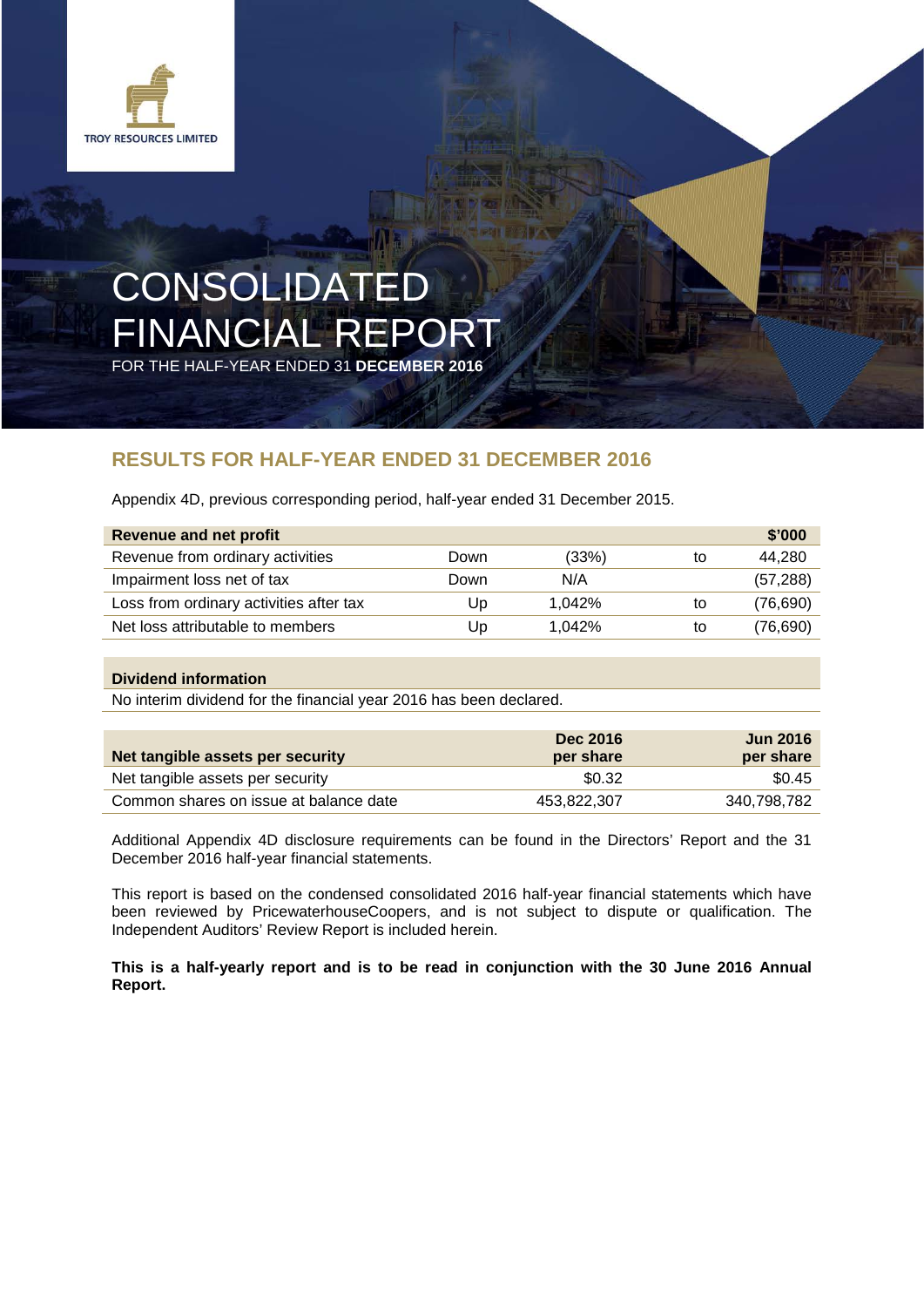





## **TROY RESOURCES LIMITED**

**ABN: 33 006 243 750**

## **CONSOLIDATED FINANCIAL REPORT**

**For the half-year ended 31 DECEMBER 2016**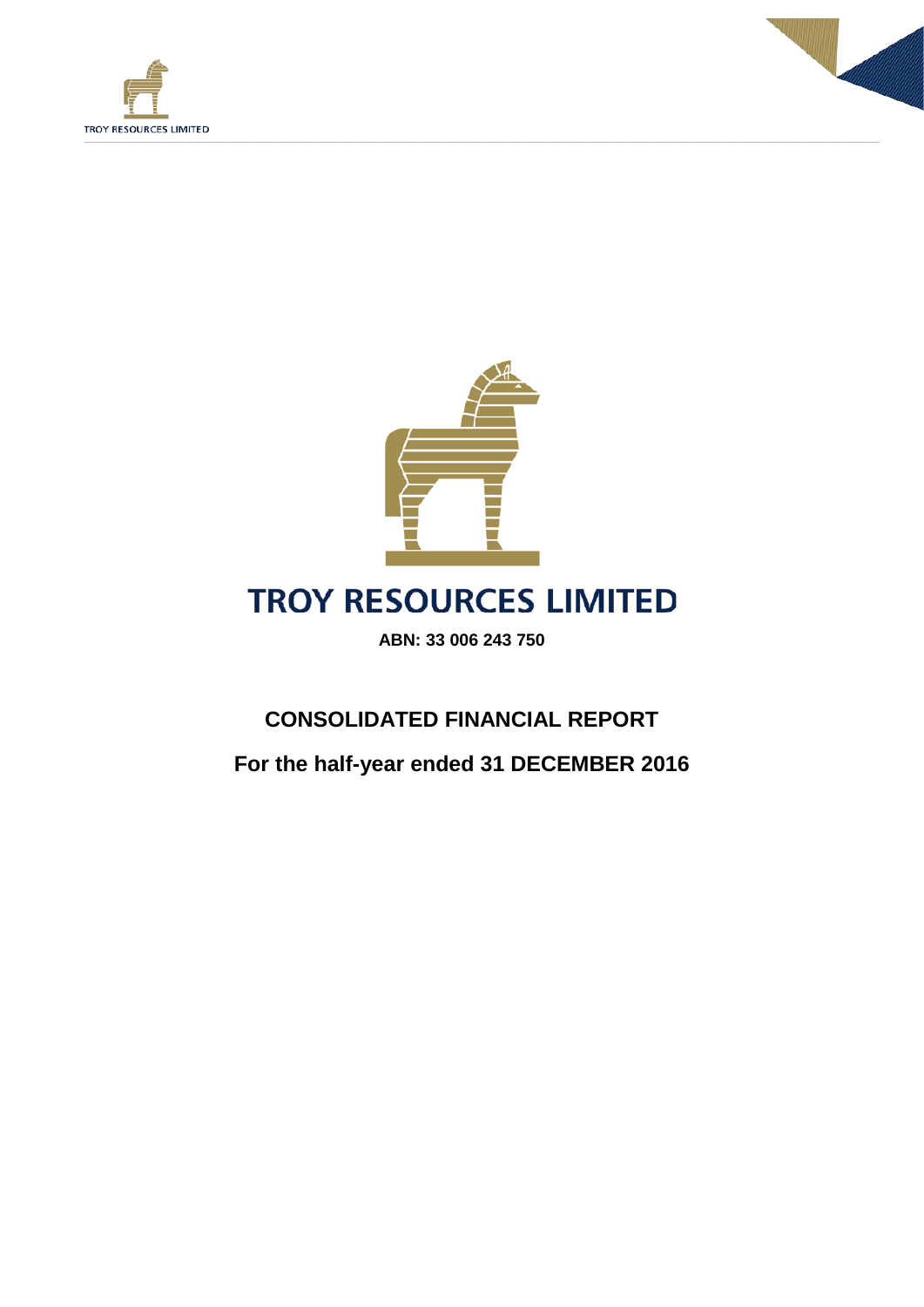

The Directors of Troy Resources Limited submit herewith the financial report of Troy Resources Limited and its subsidiaries (the "Company" or "Troy" or "Group") for the half-year ended 31 December 2016 ("halfyear"). In order to comply with the provisions of the *Corporations Act 2001*, the Directors report as follows:

## **DIRECTORS**

The names of the Directors of the Company during and since the end of the half-year unless otherwise indicated are:

| Mr F S Grimwade | Non-Executive Chairman                                                        |
|-----------------|-------------------------------------------------------------------------------|
| Mr M D Purvis   | Chief Executive Officer and Managing Director                                 |
| Mr K K Nilsson  | Executive Director                                                            |
| Mr J L C Jones  | Non-Executive Director                                                        |
| Mr D C Southam  | Non-Executive Director (appointed 29 July 2016 and resigned 31 December 2016) |

## **REVIEW OF OPERATIONS**

## **OPERATING REVIEW**

| <b>Karouni</b>                     |            |           |
|------------------------------------|------------|-----------|
| <b>Total mined</b>                 | (t)        | 3,977,732 |
| Ore mined                          | (t)        | 396,769   |
| Processed                          | (t)        | 421,900   |
| <b>Head Grade Gold</b>             | (g/t)      | 2.24      |
| <b>Recovery Gold</b>               | (%)        | 92.6      |
| Gold Produced                      | (oz.)      | 28,168    |
| Gold Sold                          | (oz.)      | 29,136    |
| Gold Price Realised (pre-hedging)  | (US\$/oz.) | 1,285     |
| C1 Cash Cost - produced            | (US\$/oz.) | 939       |
| All in sustaining costs - produced | (US\$/oz.) | 1.335     |

During the half-year, the Company's operation at Karouni was impacted by the effects of severe wet weather and a failure that occurred in the South wall of the Smarts Stage 3 pit. These events gave rise to additional costs being incurred and together with delays in accessing higher grade material, resulted in higher unit costs.

## **FINANCIAL RESULTS**

|                                         | <b>Half-year</b><br>31 Dec 2016<br>(\$'000) | <b>Half-year</b><br>31 Dec 2015<br>(\$'000) | Change<br>(\$'000) | Change     |
|-----------------------------------------|---------------------------------------------|---------------------------------------------|--------------------|------------|
| Revenue                                 | 44,280                                      | 65,875                                      | (21, 595)          | (33%)      |
| EBITDA <sup>1</sup>                     | 3,874                                       | 4,376                                       | (502)              | $(11\%)$   |
| Depreciation and Amortisation           | (21, 718)                                   | (3,872)                                     | (17, 846)          | (461%)     |
| EBIT <sup>2</sup>                       | (17, 843)                                   | 504                                         | (18, 348)          | (3,640%)   |
| Underlying (Loss) / Profit <sup>3</sup> | (19, 401)                                   | 185                                         | (19, 587)          | (10, 587%) |
| (Loss) after tax                        | (76, 690)                                   | (6, 718)                                    | (69, 972)          | (1,042%)   |
| Cash flow from operating activities     | (1, 962)                                    | 15,852                                      | (17, 814)          | (112%)     |
| Cash flow from investing activities     | (3, 282)                                    | (29, 524)                                   | 26,242             | (89%)      |
| Cash flow from financing activities     | 22,271                                      | (22, 786)                                   | 45,057             | (198%)     |
| (Loss) per share (basic and diluted)    | (19.3) cps                                  | $(2.3)$ cps                                 | $(17.0)$ cps       | (738%)     |

<sup>1</sup> Underlying EBITDA is a non-IFRS measure and is unaudited. It has been calculated as Earnings before interest, income taxes, depreciation and amortisation and non-cash impairment charges.

depreciation and amous cash in and and and amount charges.<br>2 Underlying EBIT is a non-IFRS measure and is unaudited. It has been calculated as Earnings before interest, income taxes and<br>1 non-cash impairment charges.

<sup>3</sup> Underlying profit/loss after tax is a non-IFRS measure and is unaudited. It has been calculated by adding back non-cash impairment charges (net of tax) of \$57.3 million (2015: Nil) and realised hedging (losses)/ gains (net of tax).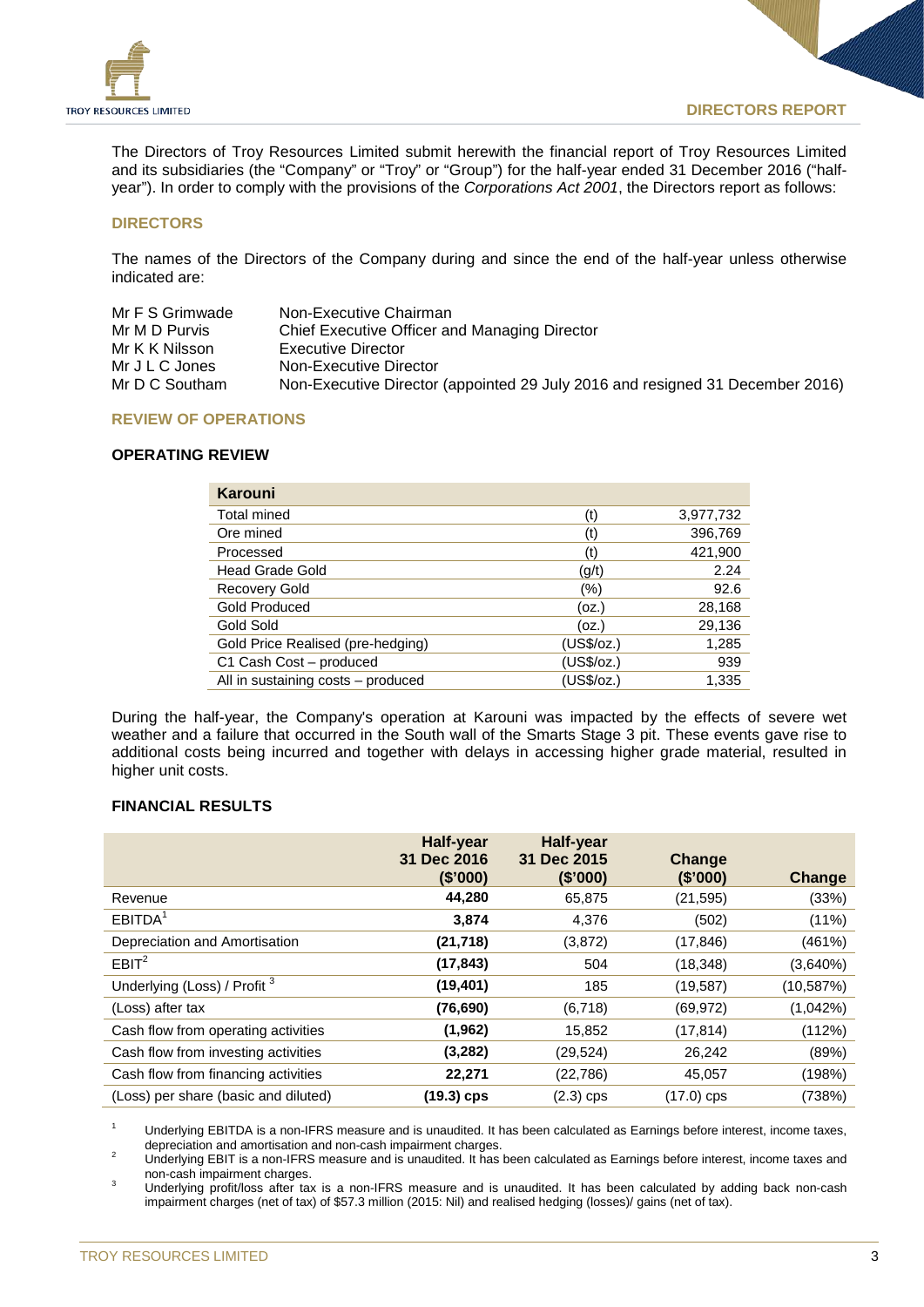

## **Statement of profit or loss**

The Group's revenue from operating activities for the half-year totalled \$44.2 million (2015: \$65.9 million which related to discontinued operations).

With the Casposo operation having ceased operating in February 2016, and the Andorinhas mine closing in May 2016, revenue from operating activities during the half-year related to production from the Company's Karouni gold mine ("**Karouni**") only and the prior year comparative related to the discontinued operations (see Note 5).

The Group expensed exploration expenditure of \$3.4 million (2015: \$2.6 million).

Borrowing costs in relation to the Investec Facility totalled \$2.5 million (2015:\$6.2 million). As Commercial Production was achieved on 1 January 2016, borrowing costs ceased being capitalised at that time (2015: \$4.6 million). Net borrowing costs expensed to the profit and loss totalled \$2.5 million (2015: \$1.6 million).

During the half-year, the Group recognised a pre-tax impairment charge of \$68.4 million (2015: Nil) and after tax charge of \$57.3 million (2015: Nil). Refer to Note 10 for further information on impairment testing.

Underlying  $EBITDA<sup>1</sup>$  for the Group was \$3.9 million (2015: \$4.4 million).

Net loss after tax (including the impairment charge) was \$76.7 million (2015:\$6.7 million).

## **Statement of financial position**

Current assets as at 31 December 2016 increased by \$18.7 million mainly due to an increase in cash on hand following the funds raised from the placement and retail entitlement offer.

The reduction in Non-current assets is primarily due to the impairment charge recorded for Karouni and \$21.7 million in depreciation and amortisation for the half-year period.

The Company's original US\$71.6 million debt facility with Investec was reduced from US\$39.2 million to US\$29.2 million during the half-year following repayments of US\$10.0 million.

Overall Total Liabilities decreased by \$34.9 million which primarily relates to the reduction in the Investec Facility and a \$16.1 million reduction in the Hedge Liability arising from a lower gold price.

The Company raised net proceeds of \$38.4 million from a placement and retail entitlement offer.

## **Statement of cash flows**

Cash flows from operating activities for the half-year reduced by \$17.8 million, principally due to the transition from dual to single project operation, resulting in a reduction in ounces sold.

Cash flows invested decreased by \$26.2 million representing the transition of activities at Karouni from commissioning to operations.

Cash flows from financing activities principally reflect repayments made under the Investec Facility and proceeds from an equity raising.

### **DEBT FACILITIES**

The Group's net debt position at half-year end was \$20.4 million, which includes amounts due under the Investec Facility, net of cash held. Refer Note 11 for further information on borrowings.

## **DIVIDENDS**

No dividend has been declared or paid during the half year to 31 December 2016.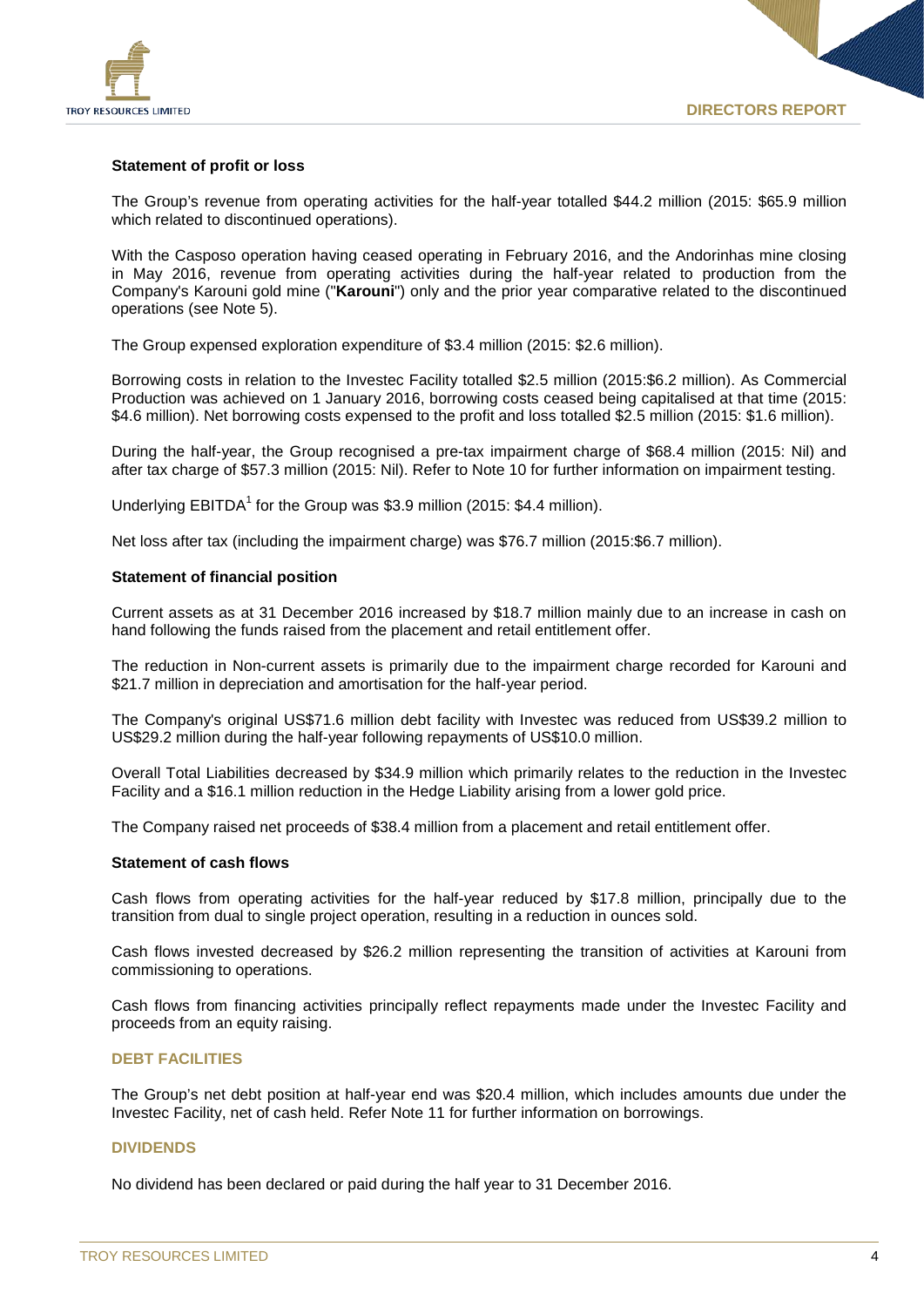

## **BASIS OF PREPARATION**

The half-year financial report has been prepared on a going concern basis (please refer Note 1).

## **SUBSEQUENT EVENTS**

For details of significant events subsequent to balance date please refer to Note 14 of this half-year financial report.

## **ADDITIONAL INFORMATION**

Additional information on the Company's activities is available on its web site at www.troyres.com.au. Information available includes the detailed quarterly activities reports for the September and December 2016 quarters, the 2016 Annual Report, Corporate Governance policies and other Company information and publications.

The auditor's independence declaration is included on page 6 of the half-year financial report.

## **ROUNDING OFF OF AMOUNTS**

The Company is of the kind referred to in ASIC Legislative Instrument 2016/191 and, in accordance with that instrument, amounts in the Directors' report, and the half-year financial report have been rounded off to the nearest thousand dollars, unless otherwise indicated.

Signed in accordance with a resolution of Directors made pursuant to s.306(3) of the *Corporations Act 2001*.

**Mr F S Grimwade** Chairman Perth, Western Australia 28 February 2017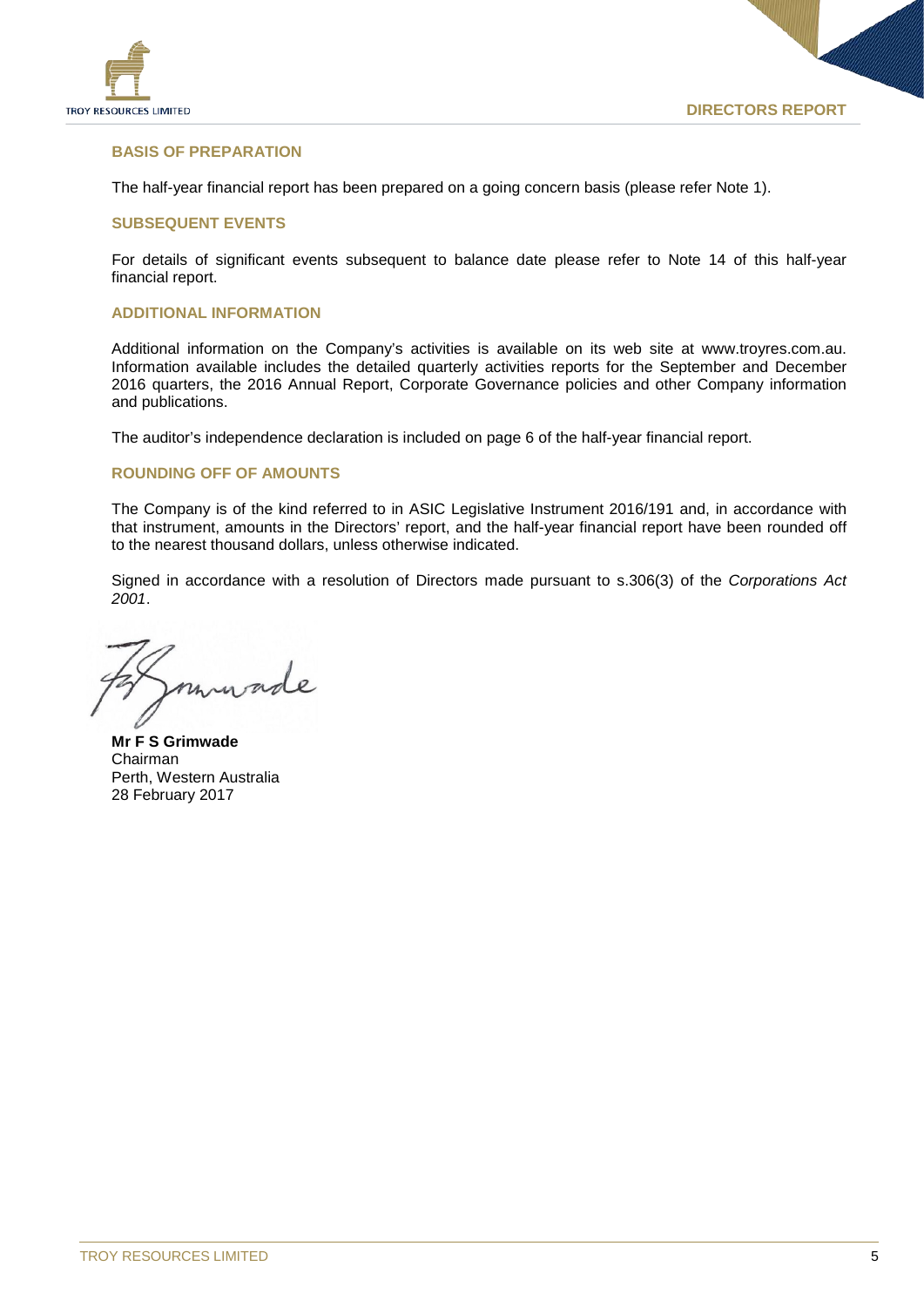

## **Auditor's Independence Declaration**

As lead auditor for the review of Troy Resources Limited for the half-year ended 31 December 2016, I declare that to the best of my knowledge and belief, there have been:

- no contraventions of the auditor independence requirements of the Corporations Act 2001 in  $(a)$ relation to the review; and
- $(b)$ no contraventions of any applicable code of professional conduct in relation to the review.

This declaration is in respect of Troy Resources Limited and the entities it controlled during the period.

Ben Gargett Partner PricewaterhouseCoopers

Perth 28 February 2017

PricewaterhouseCoopers, ABN 52 780 433 757 Brookfield Place, 125 St Georges Terrace, PERTH WA 6000, GPO Box D198, PERTH WA 6840 T: +61 8 9238 3000, F: +61 8 9238 3999, www.pwc.com.au

Liability limited by a scheme approved under Professional Standards Legislation.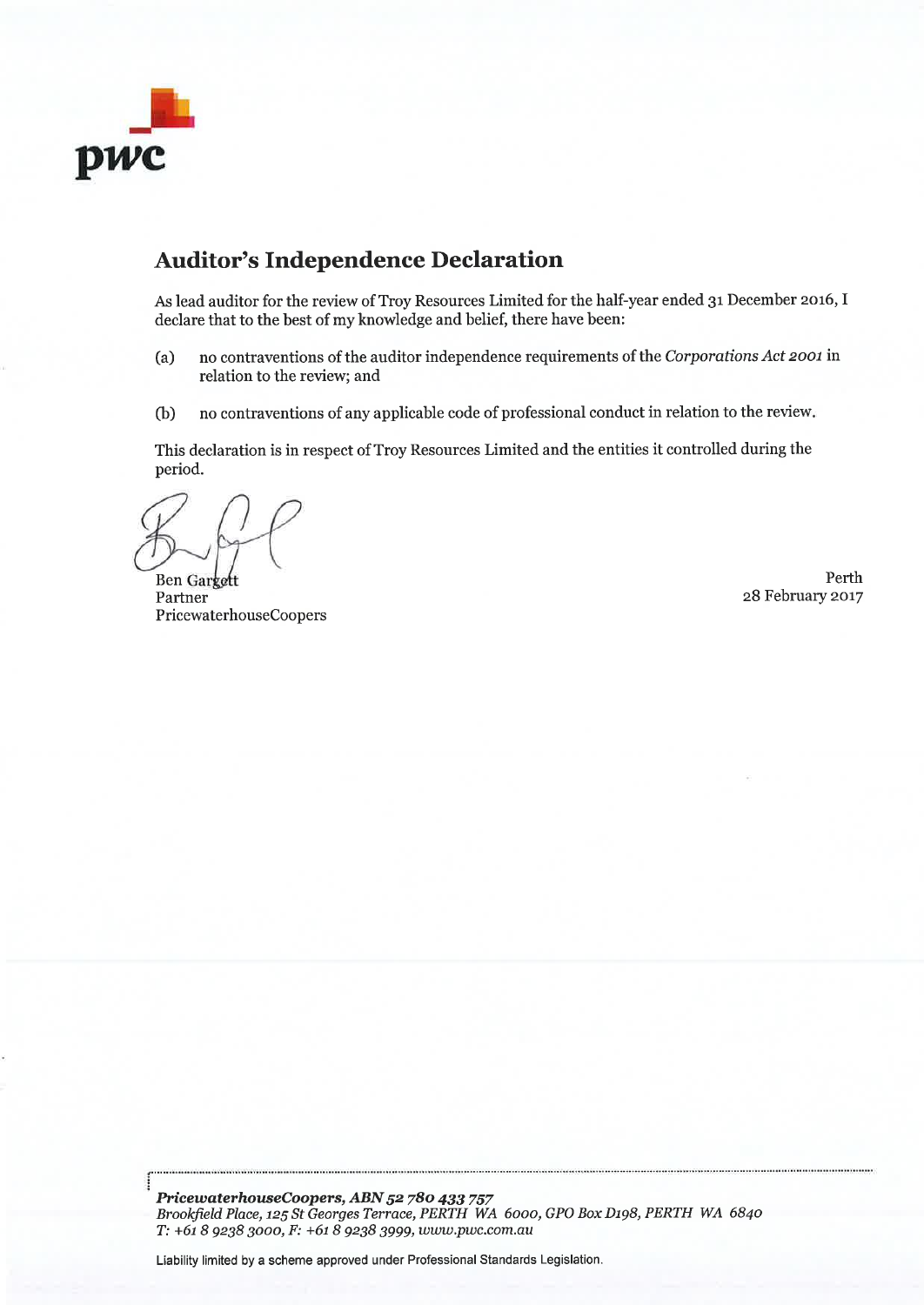

## **CONDENSED CONSOLIDATED STATEMENT OF PROFIT OR LOSS AND OTHER COMPREHENSIVE INCOME**

|                                                                                          |              | Half-year   |             |
|------------------------------------------------------------------------------------------|--------------|-------------|-------------|
|                                                                                          | <b>Notes</b> | 31 Dec 2016 | 31 Dec 2015 |
| <b>Continuing Operation</b>                                                              |              | (\$'000)    | (\$'000)    |
| Revenue                                                                                  | 3            | 44,280      |             |
| Cost of sales                                                                            |              | (56, 733)   |             |
| Gross (Loss) / Profit                                                                    |              | (12, 453)   |             |
|                                                                                          |              |             |             |
| Other income                                                                             | 3            | 570         | 2,362       |
| Share in profit of associate                                                             | 3            | 1,333       |             |
| Net foreign exchange gains                                                               |              | 5           | 3,228       |
| <b>Exploration expenses</b>                                                              | 4            | (3, 441)    | (2, 563)    |
| Administration expenses                                                                  | 4            | (3,704)     | (3,256)     |
| Finance costs                                                                            | 4            | (2, 582)    | (1,743)     |
| Other expenses - Corporate                                                               | 4            | (23)        | (67)        |
| Impairment loss                                                                          | 10           | (68, 401)   |             |
| Loss before Income Tax                                                                   |              | (88, 696)   | (2,039)     |
|                                                                                          |              |             |             |
| Income tax benefit / (expense)                                                           | 6            | 12,006      | (2, 124)    |
| Loss For the Half-Year - Continuing<br><b>Operation</b>                                  |              | (76, 690)   | (4, 163)    |
| Loss For the Half-Year - Discontinuing<br><b>Operations</b>                              | 5            |             | (2, 555)    |
| <b>Loss For the Half-Year</b>                                                            |              | (76, 690)   | (6, 718)    |
| <b>Other Comprehensive Income</b><br>Items that may be reclassified to Profit or<br>Loss |              |             |             |
| Changes in value of hedge cash flow reserve net<br>of deferred tax                       |              | 17,853      | 6,891       |
| Changes in fair value of available-for-sale assets<br>net of tax                         |              | 170         |             |
| Exchange differences on translating foreign<br>operations                                |              | 9,927       | 6,422       |
| Other comprehensive income                                                               |              | 27,950      | 13,313      |
| <b>Total Comprehensive Income attributable to</b><br>owners of Troy Resources Limited    |              | (48, 740)   | 6,595       |
| <b>Loss Per Share (EPS)</b>                                                              |              |             |             |
| Basic EPS (cents)                                                                        |              | (19.3)      | (1.4)       |
| Diluted EPS (cents)                                                                      |              | (19.3)      | (1.4)       |
| Loss Per Share (EPS) discontinued operations                                             |              |             |             |
| Basic EPS (cents)                                                                        |              |             | (0.9)       |
| Diluted EPS (cents)                                                                      |              |             | (0.9)       |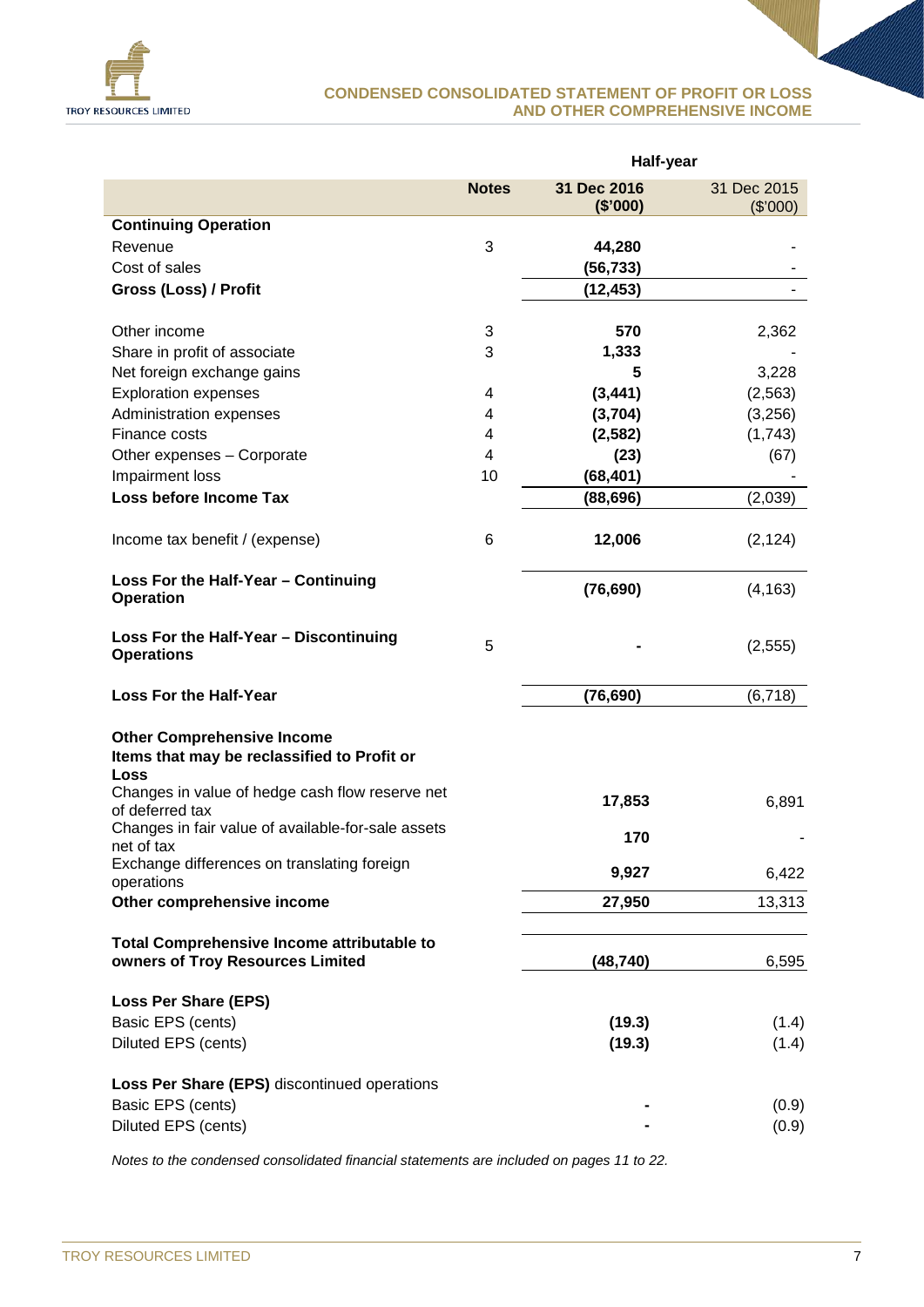

## **CONDENSED CONSOLIDATED BALANCE SHEET**

|                                                          | <b>Notes</b>   | 31 Dec 2016<br>(\$'000) | 30 Jun 2016<br>Restated *<br>(\$7000) |
|----------------------------------------------------------|----------------|-------------------------|---------------------------------------|
|                                                          |                |                         |                                       |
| <b>Current Assets</b>                                    |                | 20,530                  | 3,436                                 |
| Cash and cash equivalents<br>Trade and other receivables | 7              | 8,237                   | 12,915                                |
| Inventories                                              | 8              | 14,543                  | 8,403                                 |
| Available for sale financial assets                      |                | 170                     |                                       |
|                                                          |                |                         |                                       |
| <b>Total Current Assets</b>                              |                | 43,480                  | 24,754                                |
| <b>Non-Current Assets</b>                                |                |                         |                                       |
| Property, plant and equipment                            |                | 84,835                  | 87,288                                |
| Mine property                                            |                | 84,489                  | 147,356                               |
| Investments in associates                                |                | 1,880                   | 1,990                                 |
| Other receivables                                        | $\overline{7}$ | 1,448                   |                                       |
| Deferred tax assets                                      |                | 1,825                   | 1,775                                 |
| <b>Total Non-Current Assets</b>                          |                | 174,477                 | 238,409                               |
| <b>Total Assets</b>                                      |                | 217,957                 | 263,163                               |
| <b>Current Liabilities</b>                               |                |                         |                                       |
| Trade and other payables                                 |                | 25,571                  | 21,395                                |
| <b>Hedging Liability</b>                                 | 9              | 3,744                   | 14,351                                |
| Provisions                                               |                | 3,648                   | 4,095                                 |
| <b>Borrowings</b>                                        | 11             | 19,745                  | 23,817                                |
| <b>Total Current Liabilities</b>                         |                | 52,708                  | 63,658                                |
| <b>Non-Current Liabilities</b>                           |                |                         |                                       |
| <b>Hedging Liability</b>                                 |                |                         | 5,527                                 |
| Deferred tax liabilities                                 | 6              |                         | 12,006                                |
| Provisions                                               |                | 3,406                   | 3,177                                 |
| <b>Borrowings</b>                                        | 11             | 18,783                  | 25,418                                |
| <b>Total Non-Current Liabilities</b>                     |                | 22,189                  |                                       |
| <b>Total Liabilities</b>                                 |                | 74,897                  | 46,128<br>109,786                     |
| <b>Net Assets</b>                                        |                | 143,060                 | 153,377                               |
|                                                          |                |                         |                                       |
| <b>EQUITY</b>                                            |                |                         |                                       |
| Issued capital                                           | 12             | 353,250                 | 314,836                               |
| Reserves                                                 |                | 40,908                  | 12,949                                |
| <b>Accumulated Losses</b>                                |                | (251, 098)              | (174, 408)                            |
| <b>Total Equity</b>                                      |                | 143,060                 | 153,377                               |

*\* Refer to Note 1(f) for details regarding the restatement as a result of errors identified.*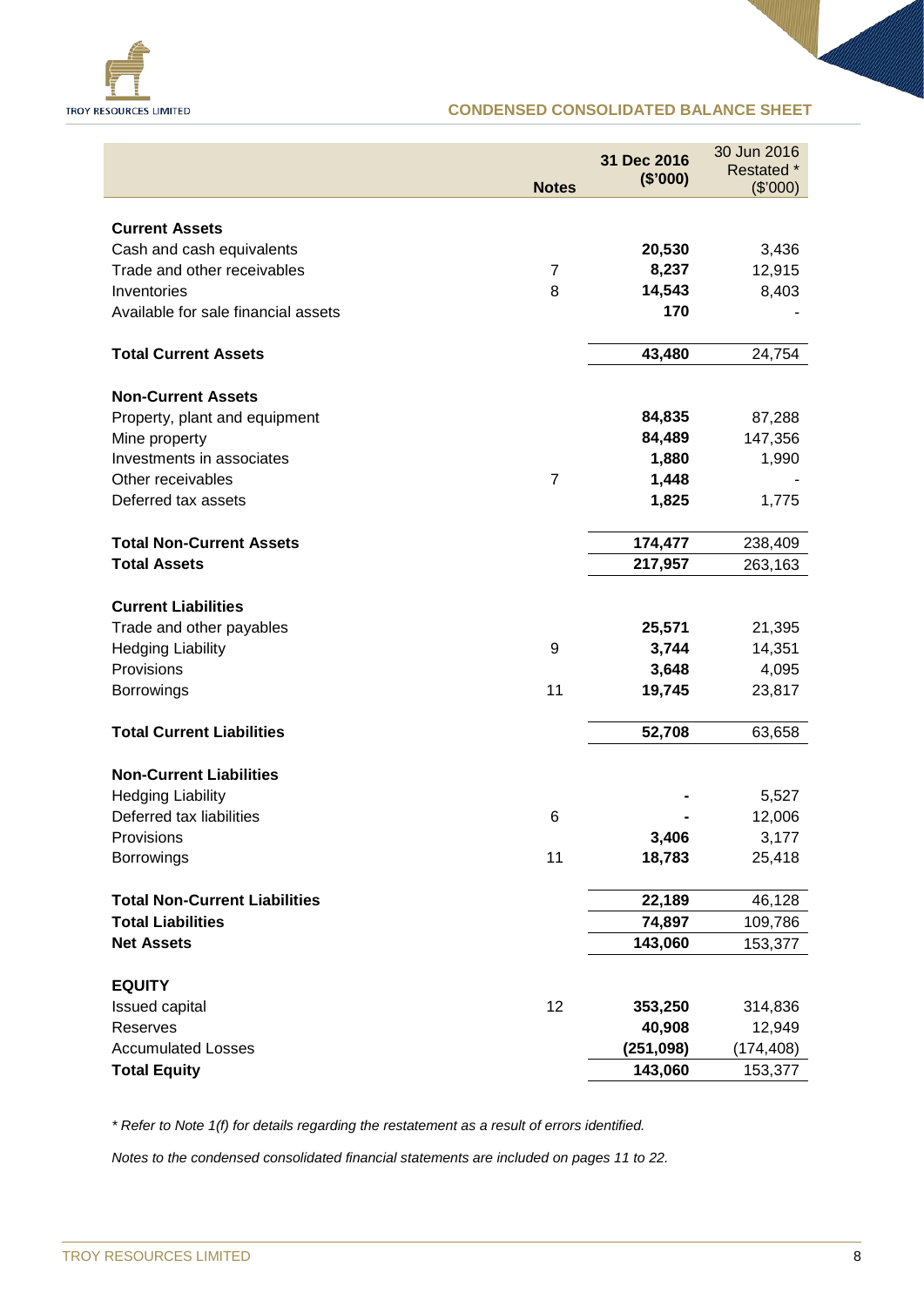

## **CONDENSED CONSOLIDATED STATEMENT OF CHANGES IN EQUITY**

|                                                                              | <b>Attributable to owners of Troy Resources Limited</b> |                          |                     |                     |                     |                           |                    |
|------------------------------------------------------------------------------|---------------------------------------------------------|--------------------------|---------------------|---------------------|---------------------|---------------------------|--------------------|
|                                                                              |                                                         |                          |                     |                     | Foreign             |                           |                    |
|                                                                              |                                                         |                          | <b>Share based</b>  | <b>Hedging</b>      | currency            |                           |                    |
|                                                                              | <b>Issued</b>                                           | <b>Available for</b>     | payment             | cash flow           | translation         | <b>Accumulated</b>        | <b>Total</b>       |
|                                                                              | capital<br>(\$'000)                                     | sale reserve<br>(\$'000) | reserve<br>(\$'000) | reserve<br>(\$'000) | reserve<br>(\$'000) | <b>losses</b><br>(\$'000) | equity<br>(\$'000) |
| Balance at 1 July 2015                                                       | 305,311                                                 |                          | 8,801               | 5,316               | (65, 209)           | (81, 964)                 | 172,255            |
| Loss for the half-year                                                       |                                                         |                          |                     |                     |                     | (6, 718)                  | (6, 718)           |
| Changes in fair value of hedging instrument net of deferred tax              |                                                         |                          |                     | 6,891               |                     |                           | 6,891              |
| Exchange rate differences on translation of foreign operations               |                                                         |                          |                     |                     | 6,422               |                           | 6,422              |
| Total comprehensive income for the half-year                                 | $\blacksquare$                                          | $\blacksquare$           | $\blacksquare$      | 6,891               | 6,422               | (6, 718)                  | 6,595              |
| Issue of fully paid shares - capital raising                                 | 8,562                                                   |                          |                     |                     |                     |                           | 8,562              |
| Share issue costs                                                            | (622)                                                   |                          |                     |                     |                     |                           | (622)              |
| Share-based payments                                                         |                                                         |                          | 67                  |                     |                     |                           | 67                 |
| <b>Balance at 31 December 2015</b>                                           | 313,251                                                 | $\blacksquare$           | 8,868               | 12,207              | (58, 787)           | (88, 682)                 | 186,857            |
|                                                                              |                                                         |                          |                     |                     |                     |                           |                    |
| Balance at 30 June 2016                                                      | 314,836                                                 |                          | 8,878               | (14,988)            | 20,984              | (175, 624)                | 154,086            |
| Adjustment to balance at 30 June 2016 for prior period errors <sup>(1)</sup> |                                                         |                          |                     |                     | (1,925)             | 1,216                     | (709)              |
| Balance at 1 July 2016 after prior period restatement                        | 314,836                                                 | $\blacksquare$           | 8,878               | (14,988)            | 19,059              | (174, 408)                | 153,377            |
| Loss for the half-year                                                       |                                                         |                          |                     |                     |                     | (76, 690)                 | (76, 690)          |
| Changes in fair value of hedging instrument net of deferred tax              |                                                         |                          |                     | 17,853              |                     |                           | 17,853             |
| Changes in fair value of available-for-sale assets net of tax                |                                                         | 170                      |                     |                     |                     |                           | 170                |
| Exchange rate differences on translation of foreign operations               |                                                         |                          |                     |                     | 9,927               |                           | 9,927              |
| Total comprehensive expense for the half-year                                |                                                         | 170                      | $\blacksquare$      | 17,853              | 9,927               | (76, 690)                 | (48, 740)          |
| Issue of fully paid shares - capital raising                                 | 40,688                                                  |                          |                     |                     |                     |                           | 40,688             |
| Share issue costs                                                            | (2, 274)                                                |                          |                     |                     |                     |                           | (2, 274)           |
| Share-based payments                                                         |                                                         |                          | 9                   |                     |                     |                           | g                  |
| <b>Balance at 31 December 2016</b>                                           | 353,250                                                 | 170                      | 8,887               | 2,865               | 28,986              | (251,098)                 | 143,060            |

*(1) Refer to Note 1(f) for details regarding the restatement as a result of errors identified.*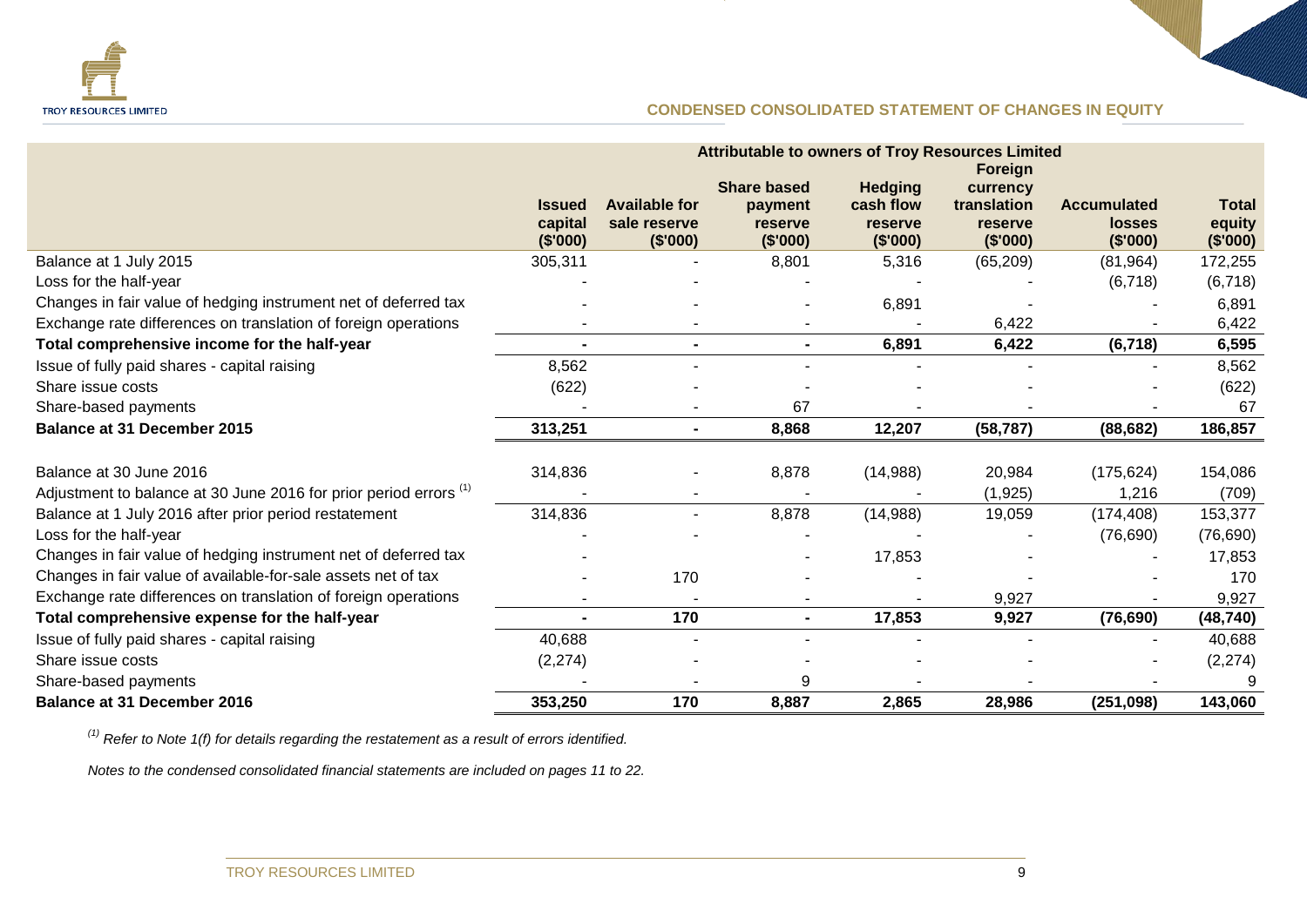

## **CONDENSED CONSOLIDATED STATEMENT OF CASH FLOWS**

|                                                                            | Half-year |           |
|----------------------------------------------------------------------------|-----------|-----------|
|                                                                            | 2016      | 2015      |
|                                                                            | (\$'000)  | (\$7000)  |
| Cash flows from operating activities                                       |           |           |
| Receipts from customers                                                    | 49,648    | 64,812    |
| Payments to suppliers and employees                                        | (45, 211) | (55, 477) |
| Export tax and government royalties paid                                   | (2,907)   | (6,095)   |
| (Payment) / Proceeds from close out of commodity hedging                   | (3,649)   | 14,040    |
| Proceeds from sundry income                                                | 157       | 98        |
| Income taxes paid                                                          |           | (1,526)   |
| Net cash (used in) / provided by operating activities                      | (1, 962)  | 15,852    |
| <b>Cash flows from investing activities</b>                                |           |           |
| Payments for property, plant and equipment                                 | (1, 897)  | (22, 830) |
| Payments for mine and development properties                               | (2,830)   | (7,906)   |
| Cash received on sale of Troy Resources Argentina Ltd                      | 1,309     |           |
| Proceeds on sale of property, plant and equipment                          |           | 915       |
| Interest received                                                          | 136       | 297       |
| Net cash used in investing activities                                      | (3, 282)  | (29, 524) |
| Cash flows from financing activities                                       |           |           |
| Repayments of borrowings                                                   | (13, 516) | (25, 392) |
| Payment of financing costs                                                 | (2,628)   | (5, 334)  |
| Net proceeds from the issue of equity securities                           | 38,415    | 7,940     |
| Net cash provided by / (used in) financing activities                      | 22,271    | (22, 786) |
| Net increase / (decrease) in cash and cash equivalents                     | 17,027    | (36, 458) |
| Cash and cash equivalents at the beginning of the period                   | 3,436     | 60,556    |
| Effects of exchange rate changes on balances held in foreign<br>currencies | 67        | (933)     |
| Cash and cash equivalents at end of the period                             | 20,530    | 23,165    |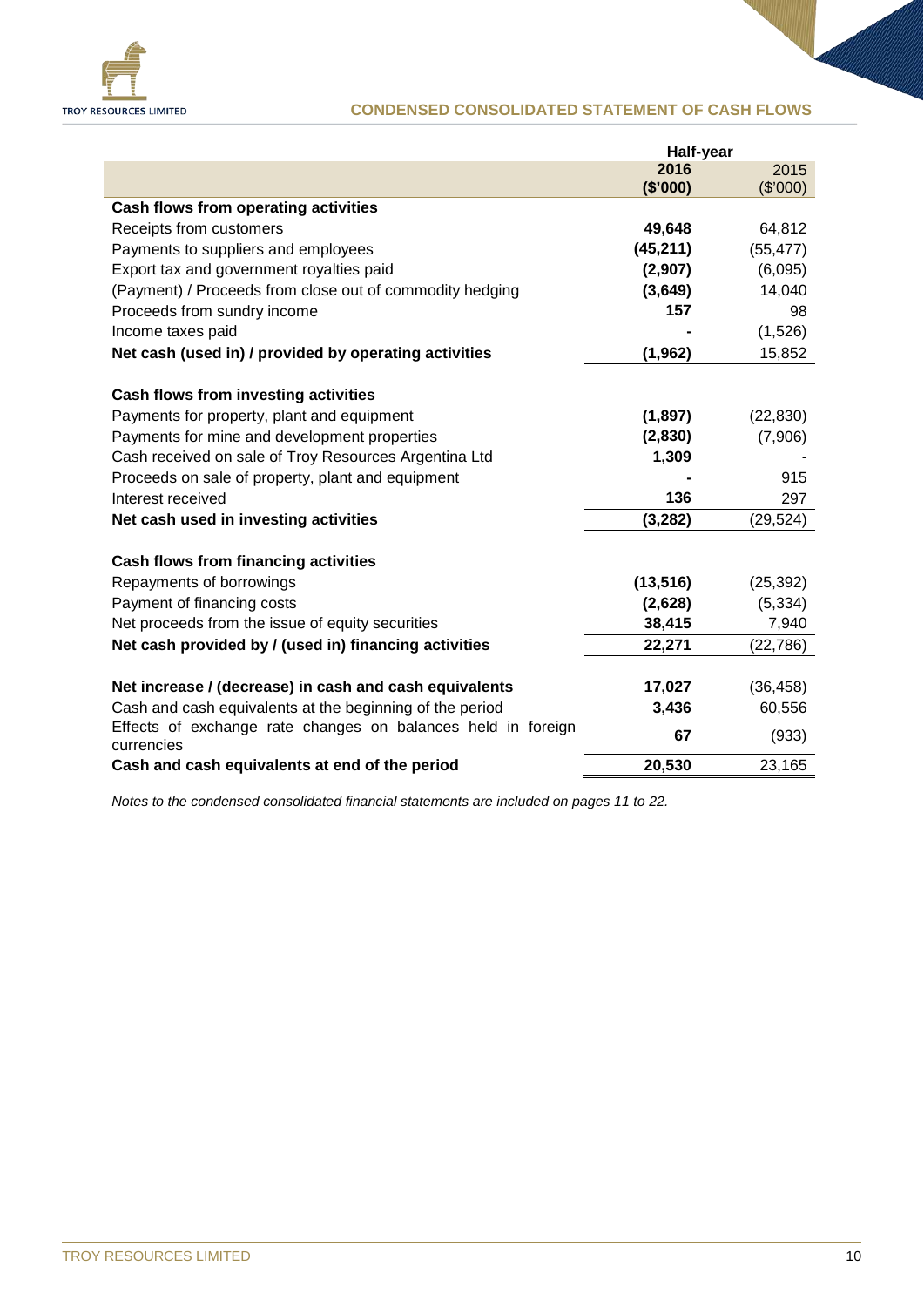

## **1. SIGNIFICANT ACCOUNTING POLICIES**

## **(a) Statement of compliance**

The half-year financial report is a general purpose financial report prepared in accordance with the *Corporations Act 2001* and AASB 134 'Interim Financial Reporting'. Compliance with AASB 134 ensures compliance with International Financial Reporting Standard IAS 34 'Interim Financial Reporting'. The half-year report does not include notes of the type normally included in an annual financial report and should be read in conjunction with the most recent annual financial report.

## **(b) Basis of preparation**

The condensed consolidated financial statements have been prepared on the basis of historical cost, except certain financial instruments that are measured at fair values. Historical cost is generally based on the fair values of the consideration given in exchange for goods or services. All amounts are presented in Australian dollars, unless otherwise noted.

The accounting policies and methods of computation adopted in the preparation of the half-year financial report are consistent with those adopted and disclosed in the Company's 2016 annual financial report for the financial year ended 30 June 2016, and the corresponding interim reporting period, except for the impact of the Standards and Interpretations described below. These accounting policies are consistent with Australian Accounting Standards and with International Financial Reporting Standards.

## **(c) Comparative financial information**

Comparative financial information has been reclassified to aid comparability with the current halfyear, and more appropriately reflect the nature of the items concerned. None of the adjustments affect the loss before or after tax or net assets.

## **(d) Funding position of the Group**

The consolidated financial statements have been prepared on a going concern basis, which contemplates continuity of normal business activities and the realisation of assets and settlement of liabilities in the ordinary course of business.

The Group has recorded a net loss after tax of \$76,690,000 (2015: loss of \$6,718,000 including discontinued operations) which includes non-cash depreciation and amortisation charges of \$21,718,000 and a pre-tax impairment charge of \$68,401,000. The statement of financial position displays a net working capital deficiency of \$9,228,000 as at the half-year end (30 June 2016: \$38,904,000).

The net working capital deficiency reflects the scheduled Investec principal and interest repayments over the coming year as well as operational challenges at Karouni in relation to ore availability, which had an adverse impact on the Group's performance in the latter part of the half-year, as discussed below:

- Mining performance was impacted in December by a failure that occurred in the South wall of the Smarts Stage 3 pit, which restricted access to one of the higher grade sections of the mine throughout December and January 2017. Mining schedules had to be revised in order to maintain a sufficient flow of ore to the mill resulting in lower grade ore being sourced from the upper benches of the Smarts 1 and 4 pits at a much higher stripping ratio. This substantially reduced the level of production from Karouni over this entire period.
- Maintenance issues in the secondary crusher restricted the amount of hard ore able to be crushed, leading to a sub-optimal ore blend being fed into the mill resulting in lower throughput. These issues have now been resolved.
- Cash operating costs per ounce also increased over this period as a result of the lower production.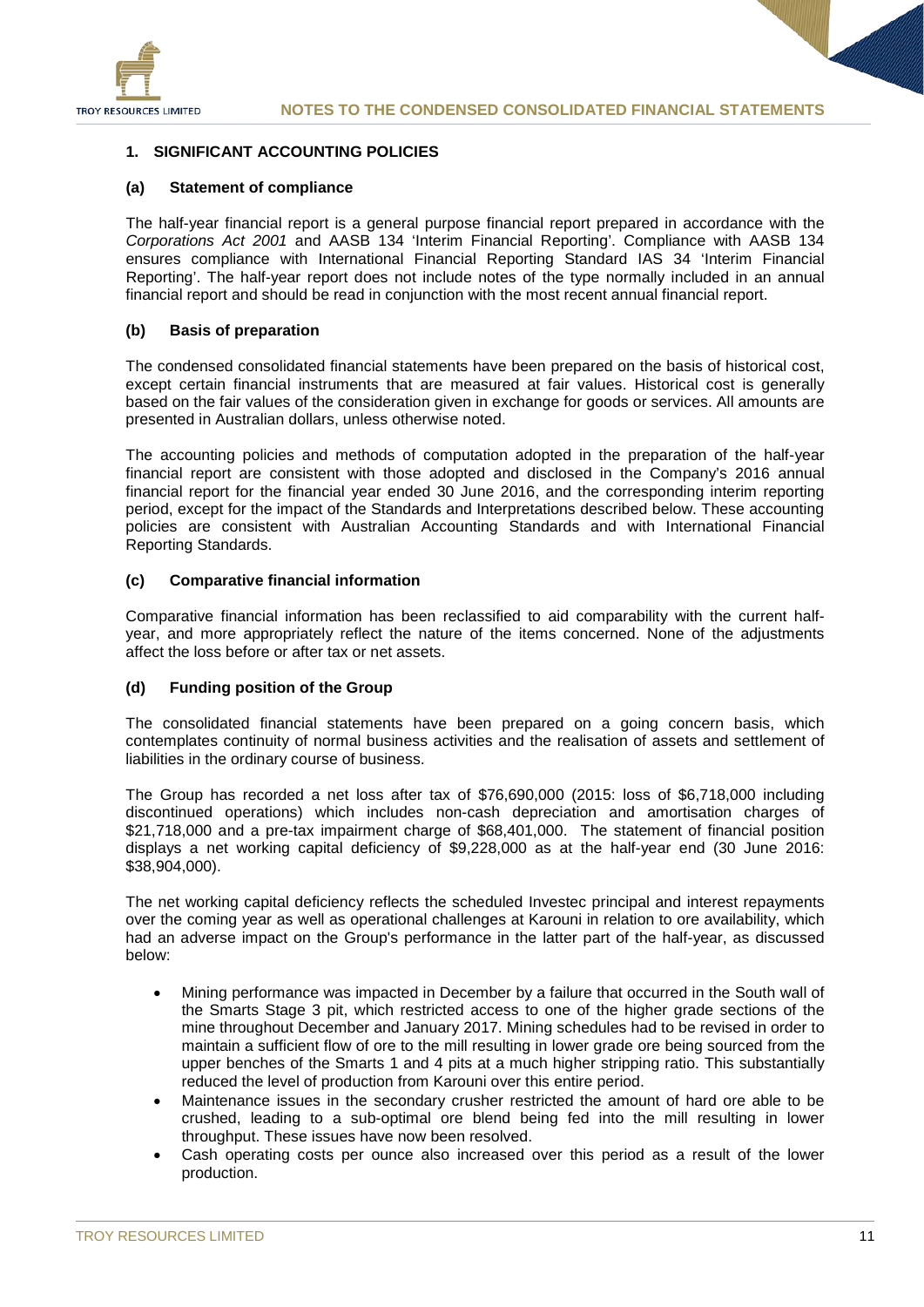

## **1. SIGNIFICANT ACCOUNTING POLICIES (CONTINUED)**

The Directors believe that the preparation of the financial statements on a going concern basis is appropriate for the following reasons:

- Positive cash flows are forecast to be achieved over the coming 12 month period from the date of these financial statements and forecast cash and cash equivalents exceeds any net cash outflows inclusive of debt repayments. Actual performance subsequent to period end has been above forecast expectations.
- The Company has engaged with Investec and is discussing potential changes to Troy's loan repayment schedule. Subject to agreeing terms, Investec will consider a potential deferral, in part or in full, of the March 2017 repayment.
- As part of the Investec Facility, the Company is required to maintain compliance with certain undertakings, including maintaining a minimum liquidity of no less than A\$10 million. As at the period end and the date of signing these financial statements, the Company has complied with, and is forecasting to continue to comply with all undertakings in the Facility Agreement. In addition, Investec have confirmed that they have reduced the minimum liquidity level to A\$7.5 million until the earlier of 30 April 2017 or a credit approved amendment to the Facility is approved.

## **(e) Change in functional currency**

Since Karouni commenced commercial production on 1 January 2016, its financial performance has become increasingly significant to the Group. Karouni sits within the legal entity of Troy Resources Guyana Inc. ("TRGI").

Whilst in the development phase, the functional currency of TRGI was Guyanese Dollars. Moving into the production phase has triggered a reassessment of the appropriate functional currency. After taking into account:

- a review of AASB 121 "The Effects of changes in Foreign Currency", and consideration of the primary and secondary indicators of functional currency in that standard;
- Karouni's revenue being denominated in United States dollars; and
- a large proportion of operating costs are United States dollars denominated,

it has been determined that the functional currency for TRGI be changed to United States dollars.

Management has concluded that the change should take effect from 1 January 2016, being the date upon which the triggering event occurred. Given that the Guyanese Dollar is essentially pegged to the United States dollars, there is no material adjustment required to reflect the change in functional currency from 1 January 2016 to 30 June 2016 and therefore a prior period adjustment has not been made.

The balances at 31 December 2016 affected by the conversion are translated into United States dollars using the prevailing exchange rate on that date (being US\$/GY\$ at 207.82) and all nonmonetary related balances are taken as the opening historical costs. The movements for the half-year in the foreign currency denominated balance sheet and income statement are translated to United States dollars at the exchange rates on the date the transaction occurred (or by using average exchange rates when suitable). The translation difference relating to monetary items is recognised as a foreign exchange gain/loss in the income statement.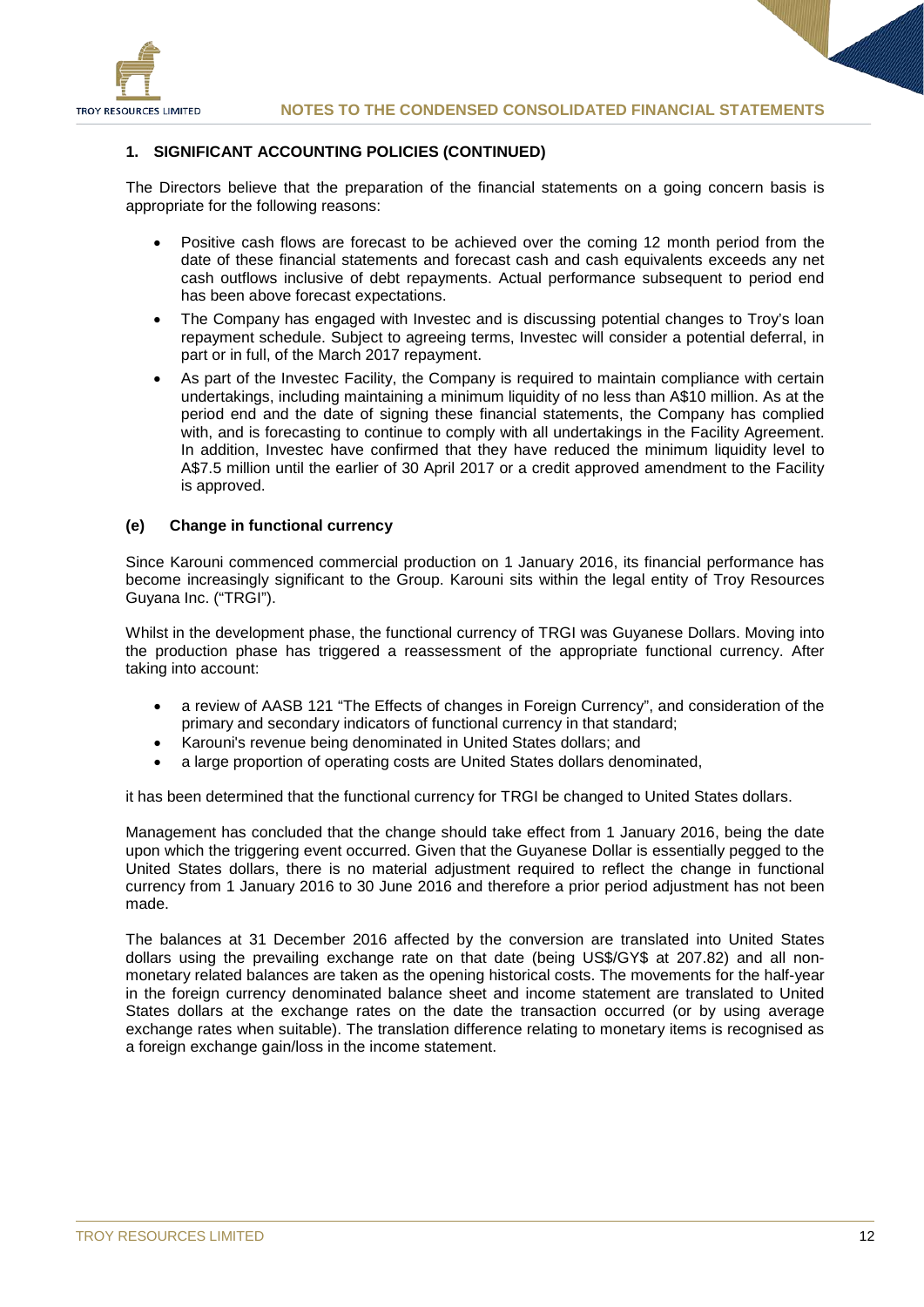

## **1. SIGNIFICANT ACCOUNTING POLICIES (CONTINUED)**

## **(f) Correction of errors**

During the half-year the following errors relating to the 30 June 2016 reporting period were identified:

- A deferred foreign exchange gain was incorrectly included within the Foreign Currency Translation Reserve. As a result, the reserve and the loss for the financial year ending 30 June 2016 were overstated by \$1,925,000.
- A review of Troy's equity investment in Casposo identified that it should have only recognised an equity share of 30% rather than 49%. As a consequence, the loss for the financial year ending 30 June 2016 was overstated by \$917,000, receivables were understated by \$1,355,000 and the equity-accounted investment was overstated by \$438,000.
- Capitalised exploration included balances relating to tenements that had been relinquished in a prior financial period. As a result of this oversight, mine property was overstated and accumulated losses understated as at 30 June 2016 by \$1,626,000.

The 30 June 2016 balance sheet disclosed in this interim financial report has been restated to reflect these adjustments. The net effect of these corrections at 30 June 2016 was a decrease in the accumulated loss of \$1,216,000 which has been disclosed in the statement of changes in equity. No corrections were required in relation to the statement of profit or loss and other comprehensive income for the comparative 6 months to 31 December 2015.

## **(g) Amendments to AASBs and new Interpretations that are mandatorily effective for the current reporting period.**

The Group has adopted the new and revised Standards and Interpretations issued by the Australian Accounting Standards Board (the AASB) that are relevant to their operations and effective for the current half-year. However, the Group did not have to change its accounting policies or make retrospective adjustments as a result of adopting these standards.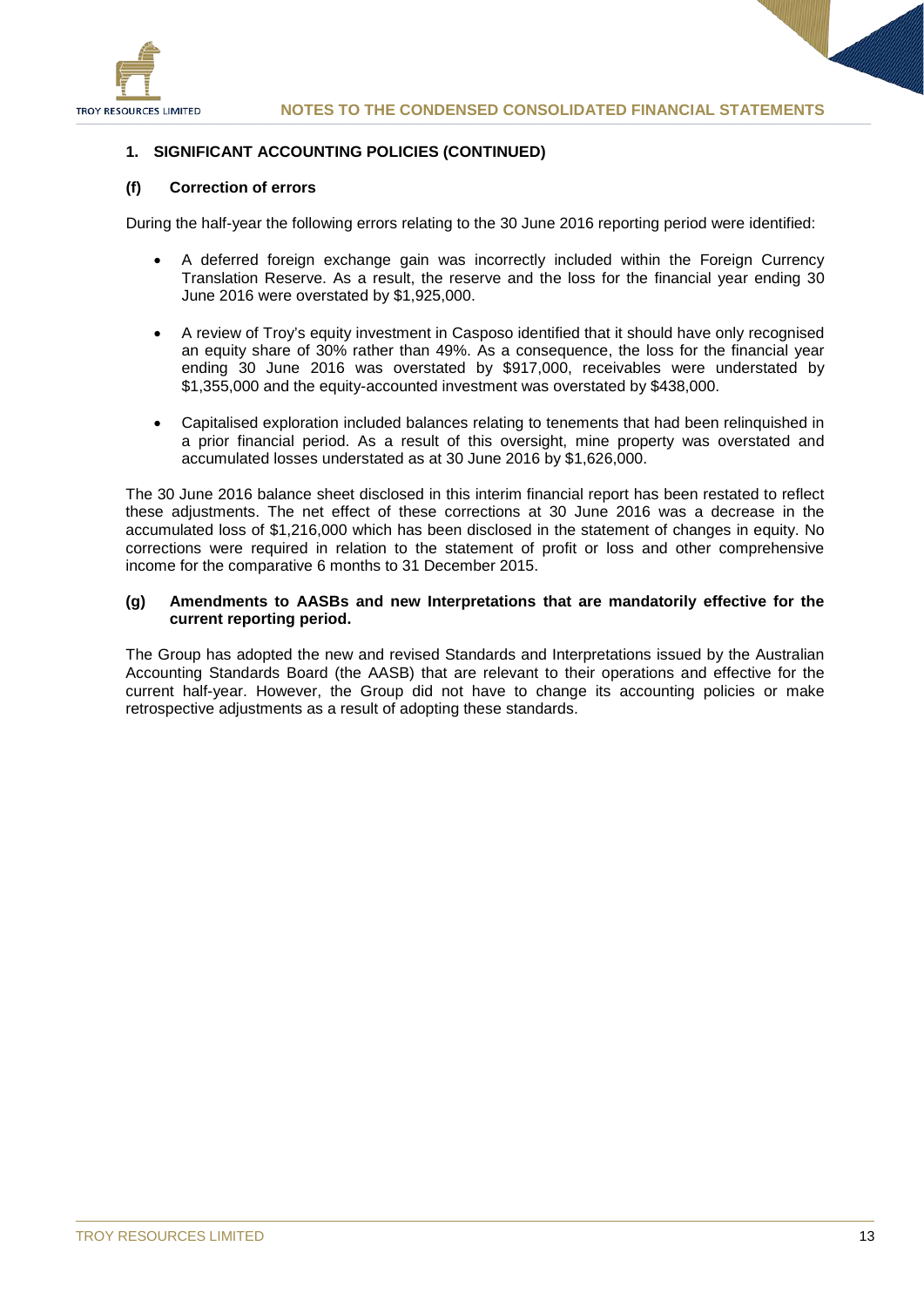

## **2. SEGMENT INFORMATION**

The following is an analysis of the Group's revenue and results by reportable operating segment for the half-year under review:

|                                                                       | <b>Segment revenue</b> |                  |                  | Segment profit/(loss) |  |
|-----------------------------------------------------------------------|------------------------|------------------|------------------|-----------------------|--|
|                                                                       | Half-year              |                  | Half-year        |                       |  |
|                                                                       | 2016<br>(\$'000)       | 2015<br>(\$'000) | 2016<br>(\$'000) | 2015<br>(\$'000)      |  |
| <b>Producing operations:</b>                                          |                        |                  |                  |                       |  |
| Guyana                                                                | 49,648                 |                  | (7,085)          |                       |  |
| Hedge (loss)/gain                                                     | (5,368)                |                  | (5, 368)         |                       |  |
|                                                                       | 44,280                 |                  | (12, 453)        |                       |  |
| <b>Discontinued operations:</b>                                       |                        |                  |                  |                       |  |
| Argentina                                                             |                        | 53,002           |                  | (5,356)               |  |
| <b>Brazil</b>                                                         |                        | 6,780            |                  | 329                   |  |
| Hedge (loss)/gain                                                     |                        | 6,093            |                  | 6,093                 |  |
|                                                                       |                        | 65,875           |                  | 1,066                 |  |
| <b>Total operations</b>                                               | 44,280                 | 65,875           | (12, 453)        | 1,066                 |  |
|                                                                       |                        |                  |                  |                       |  |
| <b>Exploration:</b>                                                   |                        |                  |                  |                       |  |
| Guyana                                                                |                        |                  | (3, 441)         | (2, 563)              |  |
| <b>Total exploration</b>                                              |                        |                  | (3, 441)         | (2, 563)              |  |
|                                                                       |                        |                  |                  |                       |  |
| Impairment:                                                           |                        |                  |                  |                       |  |
| Mining Properties - Karouni<br><b>Total impairment loss</b><br>before |                        |                  | (68, 401)        |                       |  |
| income tax                                                            |                        |                  | (68, 401)        |                       |  |
|                                                                       |                        |                  |                  |                       |  |
| <b>Total segments</b>                                                 | 44,280                 | 65,875           | (84, 295)        | (1, 497)              |  |
|                                                                       |                        |                  |                  |                       |  |
| Other<br>discontinued<br>(losses)                                     |                        |                  |                  | (5,711)               |  |
| operations                                                            |                        |                  |                  |                       |  |
| Income tax benefit / (expense) -<br>discontinued operations           |                        |                  |                  | 2,090                 |  |
| Other income                                                          |                        |                  | 570              | 2,362                 |  |
| Share in profit/(loss) from associate                                 |                        |                  | 1,333            |                       |  |
| Net foreign exchange gains                                            |                        |                  | 5                | 3,228                 |  |
| Corporate administration                                              |                        |                  | (3,704)          | (3,256)               |  |
| Other expenses                                                        |                        |                  | (23)             | (67)                  |  |
| Finance costs                                                         |                        |                  | (2, 582)         | (1,743)               |  |
| Loss before tax                                                       |                        |                  | (88, 696)        | (4, 594)              |  |
| Income tax benefit / (expense)                                        |                        |                  | 12,006           | (2, 124)              |  |
|                                                                       |                        |                  |                  |                       |  |
| Consolidated segment revenue<br>and loss for the half-year            | 44,280                 | 65,875           | (76, 690)        | (6, 718)              |  |

The revenue reported above represents revenue generated from external customers. There were no intersegment sales during the half-year. Segment result represents the result of each segment without the allocation of corporate administration costs including Directors' salaries, other income, corporate finance costs, and tax expense. This is the measure reported to the CEO and Managing Director for the purpose of resource allocation and assessment of segment performance.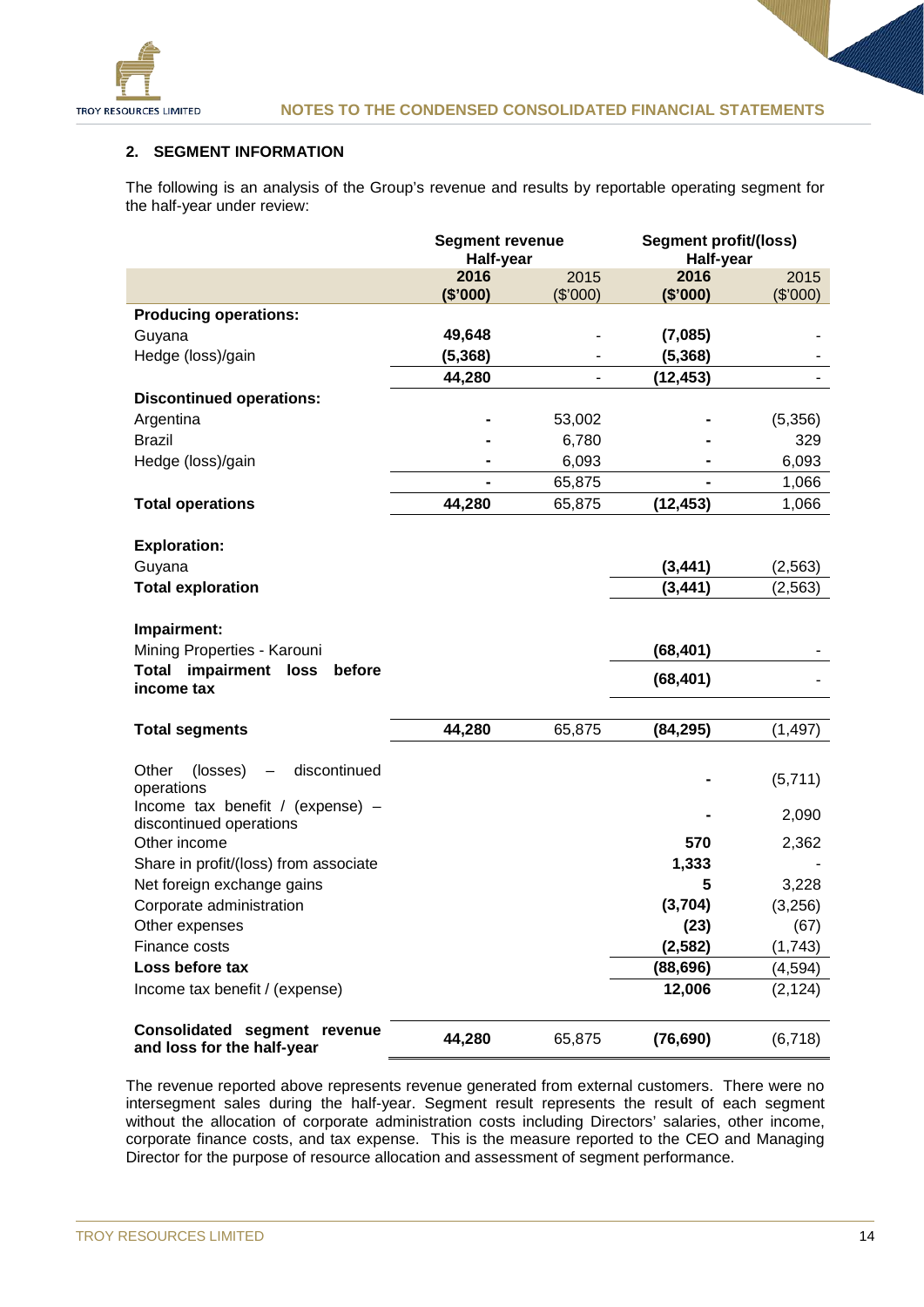

## **2. SEGMENT INFORMATION (CONTINUED)**

The following is an analysis of the Group's assets by reportable segment:

|                                          | <b>Consolidated as at</b> |                                      |  |
|------------------------------------------|---------------------------|--------------------------------------|--|
|                                          | 31 Dec 2016<br>(\$'000)   | 30 Jun 2016<br>Restated*<br>(\$7000) |  |
| <b>TOTAL ASSETS</b>                      |                           |                                      |  |
| <b>Operations</b>                        |                           |                                      |  |
| Guyana                                   | 187,811                   | 248,855                              |  |
| <b>Total segment assets</b>              | 187,811                   | 248,855                              |  |
|                                          |                           |                                      |  |
| Cash and cash equivalents <sup>(i)</sup> | 20,530                    | 3,436                                |  |
| <b>Tax Assets</b>                        | 1,825                     | 1,775                                |  |
| Receivables and other assets (i)         | 7,791                     | 9,097                                |  |
|                                          |                           |                                      |  |
| <b>Total assets</b>                      | 217,957                   | 263,163                              |  |

 $<sup>(i)</sup>$  Unallocated assets include various assets including cash held at a corporate level that have not been</sup> allocated to the underlying segments and a receivable on the sale of discontinued operations.

*\** Refer to Note 1(f) for details regarding the restatement as a result of errors identified.

The following is an analysis of the Group's liabilities by reportable segment:

#### **TOTAL LIABILITIES Operations**

| 2,537  | 2,846   |
|--------|---------|
| 28,430 | 22,989  |
| 30,967 | 25,835  |
|        |         |
|        | 12,006  |
| 38.528 | 49,235  |
| 3.744  | 19,878  |
| 1,658  | 2,832   |
| 74,897 | 109,786 |
|        |         |

(ii) Unallocated liabilities include tax liabilities, deferred consideration, corporate level entitlements and consolidated entity borrowings not specifically allocated to any one underlying segment.

## **3. REVENUE**

|                                                  | Half-year |          |
|--------------------------------------------------|-----------|----------|
|                                                  | 2016      | 2015     |
|                                                  | (\$'000)  | (\$'000) |
| <b>Operating Revenue - continuing operations</b> |           |          |
| Gold sales                                       | 49,648    |          |
| Hedging - losses realised (i)                    | (5, 368)  | ۰        |
|                                                  | 44,280    |          |

 $^{(i)}$  During the half-year, the Group realised \$3.7 million in hedge losses. An additional \$1.7 million in net losses was recycled from the cash flow hedge reserve in accordance with accounting standards. Gains and losses deferred in the hedge reserves will be recognised to the profit and loss statement over the life of the contracts originally hedged.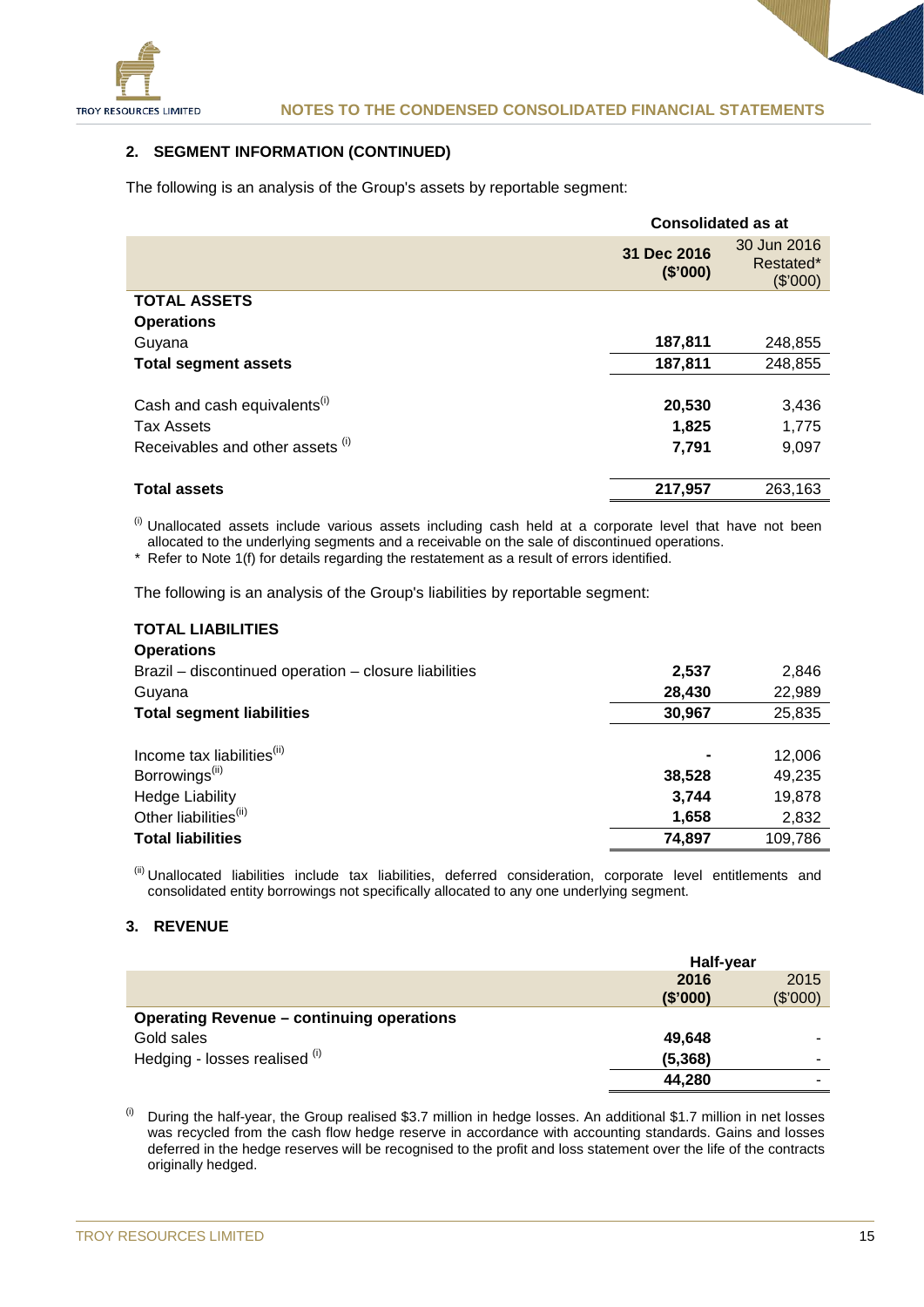

## **3. REVENUE (CONTINUED)**

|                                                                            | Half-year |          |
|----------------------------------------------------------------------------|-----------|----------|
|                                                                            | 2016      | 2015     |
|                                                                            | (\$'000)  | (\$'000) |
| <b>Other Income</b>                                                        |           |          |
| Interest received                                                          | 136       | 225      |
| Gain on sale of assets                                                     |           | 504      |
| Other                                                                      | 434       | 98       |
| Hedging - finance and exchange gains                                       |           | 1,779    |
|                                                                            | 570       | 2,606    |
|                                                                            |           |          |
| Share in profit of associate                                               | 1,333     |          |
| <b>EXPENSES</b><br>4.                                                      |           |          |
| (i) Cost of sales                                                          |           |          |
| Depreciation of property, plant & equipment                                |           |          |
| - Cost of sales - continuing operations                                    | 8,594     |          |
| - Cost of sales - discontinued operations                                  |           | 3,808    |
| - Administration expenses                                                  | 30        | 64       |
|                                                                            |           |          |
| Amortisation of mining properties                                          | 13,094    |          |
| Export tax and other taxes (Argentina) - discontinued operations           |           | 2,938    |
| Government royalties                                                       | 4,478     |          |
| Government royalties - discontinued operations                             |           | 2,867    |
| (ii) Exploration Expenditure                                               |           |          |
| Exploration expenditure incurred                                           | 3,441     | 2,563    |
| Exploration expenditure incurred - discontinued operations                 |           | 10       |
| <b>Exploration expensed</b>                                                | 3,441     | 2,573    |
| (iii) Administration Expenses                                              |           |          |
| Head office salaries and on-costs                                          | 1,076     | 1,327    |
| Head office corporate restructure costs                                    | 101       |          |
| Directors fees and on-costs                                                | 167       | 215      |
|                                                                            | 952       |          |
| Care and maintenance costs Brazil                                          |           |          |
| Other                                                                      | 30<br>329 | 208      |
| Overseas office and administration<br>Other Head office administration (i) |           | 438      |
|                                                                            | 1,049     | 1,068    |
| Total                                                                      | 3,704     | 3,256    |

 $^{(i)}$  Includes listing fees, shareholder costs, audit fees, taxation consultants, office rents, insurance, travel, conferences and other head office administration expenditure.

| (iv) Other Expenses - Corporate |    |     |
|---------------------------------|----|-----|
| Share based payments            | 8  |     |
| Loss on sale of equipment       | 15 | . . |
|                                 | 23 |     |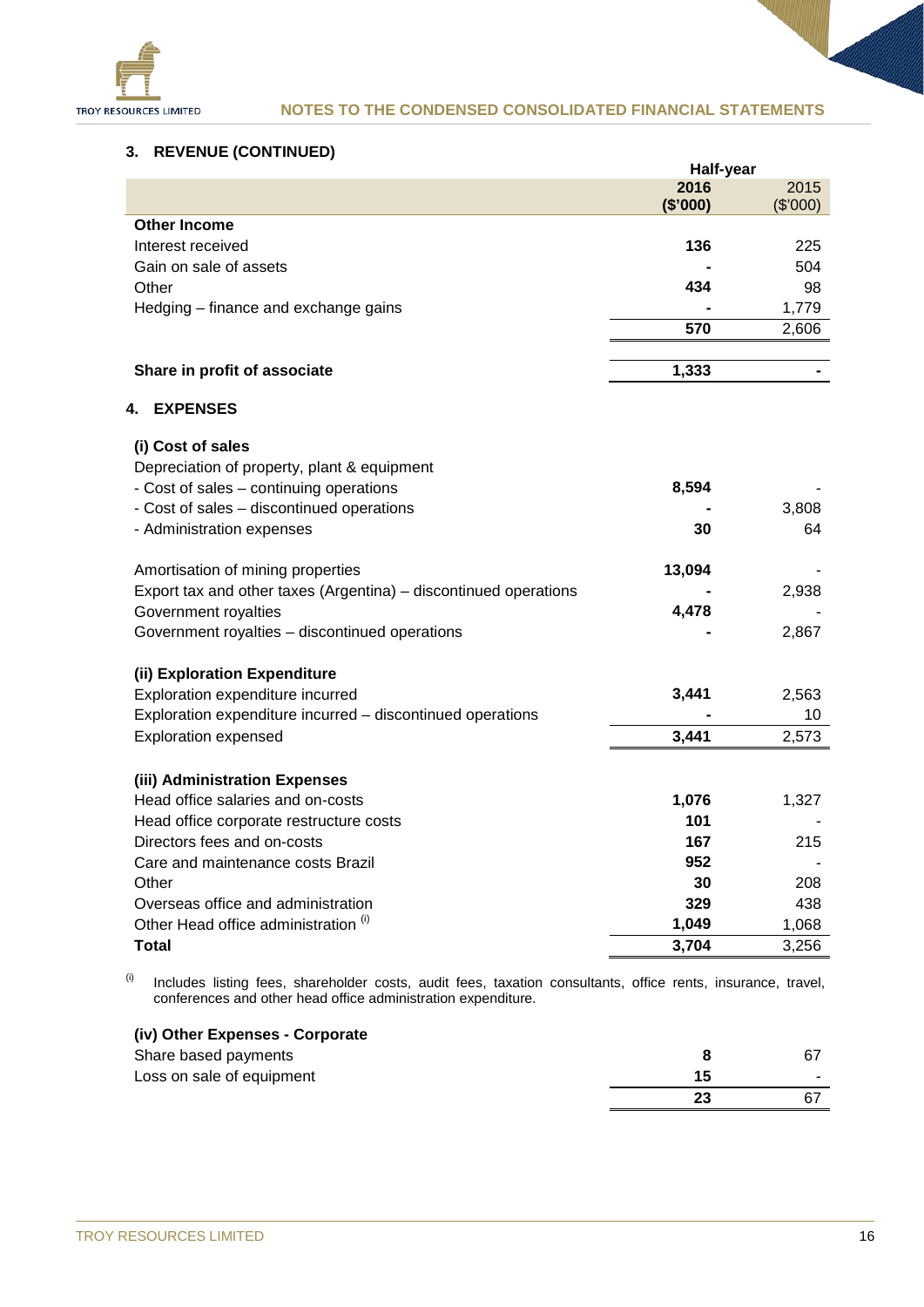

## **4. EXPENSES (CONTINUED)**

|                                                                        | Half-year |          |
|------------------------------------------------------------------------|-----------|----------|
|                                                                        | 2016      | 2015     |
|                                                                        | (\$'000)  | (\$'000) |
| (v) Finance costs                                                      |           |          |
| Borrowing costs                                                        | 2,451     | 1,643    |
| Rehabilitation provisions unwinding of discount                        | 131       | 284      |
|                                                                        | 2,582     | 1,927    |
| (vi) Impairment Loss <sup>(i)</sup>                                    |           |          |
| Mine property                                                          | 68,401    |          |
| Impairment loss before income tax                                      | 68,401    |          |
| Derecognition of deferred tax liability in relation to impaired assets | (11, 113) |          |
| Impairment loss net of income tax                                      | 57,288    |          |

 $(ii)$  Refer to Note 10 for further information on the impairment testing.

## **5. DISCONTINUED OPERATIONS**

The Company agreed to a staged divestment of its controlling stake in the Casposo operation on 4 March 2016. Andorinhas was closed during May 2016 with the plant and remaining inventories being sold to a third party. As a result, these projects have been reported as discontinued operations.

| Revenue                                                | 65,875    |
|--------------------------------------------------------|-----------|
| <b>Expenses</b>                                        | (70, 520) |
| (Loss) before income tax                               | (4,645)   |
|                                                        |           |
| Income tax benefit/(expense)                           | 2,090     |
| Loss after tax of discontinued operation               | (2, 555)  |
|                                                        |           |
| Other comprehensive income from discontinued operation | (4, 172)  |
|                                                        |           |
| Net cash (used) in operating activities                | (1,196)   |
| Net cash provided by investing activities              | 80        |
| Net (decrease) in cash generated by subsidiaries       | (1,116)   |
|                                                        |           |

## **6. TAXATION**

## **Income Tax**

Income tax rates applicable for Corporations operating in Guyana and Australia are 30% respectively.

|                                        | Half-year<br>2016                     |                                     |
|----------------------------------------|---------------------------------------|-------------------------------------|
|                                        | Tax expense<br>/(benefit)<br>(\$'000) | <b>Effective</b><br>tax rate<br>(%) |
| Decrease in deferred tax liability (1) | (12,006)                              | $\blacksquare$                      |
|                                        | (12,006)                              | ۰                                   |

 $(i)$  Due to the impairment of Mine property, all tax liabilities have been reversed resulting in a tax benefit.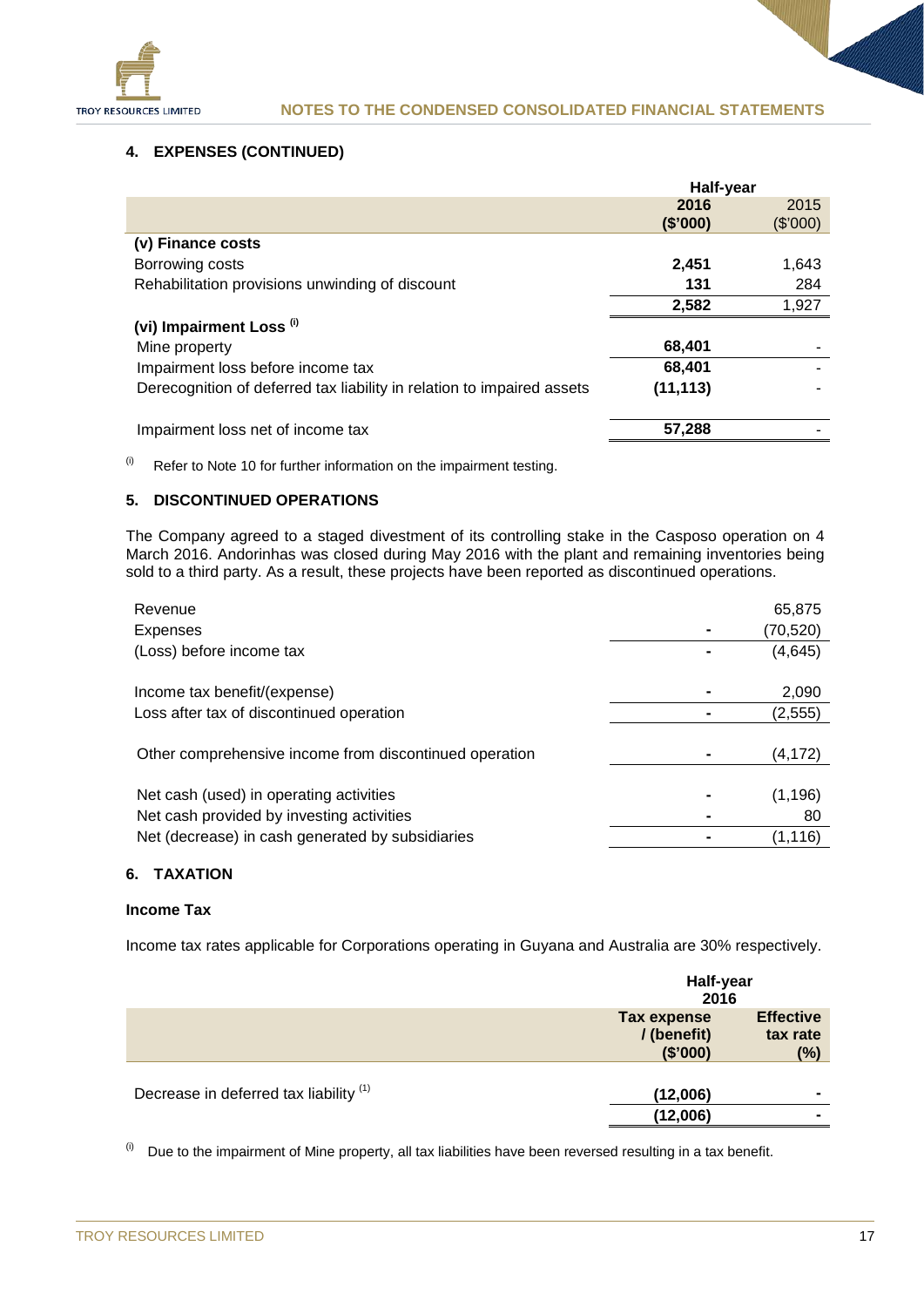

## **7. TRADE AND OTHER RECEIVABLES**

|                                    | <b>Consolidated as at</b> |                         |
|------------------------------------|---------------------------|-------------------------|
|                                    | 31 Dec 2016<br>(\$'000)   | 30 Jun 2016<br>(\$'000) |
| <b>Current</b>                     |                           |                         |
| Debtors and prepayments            | 8,237                     | 12,915                  |
| <b>Non-Current</b>                 |                           |                         |
| Value added tax recoverable        | 1,448                     |                         |
| 8.<br><b>INVENTORY</b>             |                           |                         |
| Bullion and doré on hand (at cost) | 3,138                     | 2,106                   |
| Gold in circuit (at cost)          | 2,045                     | 2,001                   |
| Ore stockpiles                     | 1,165                     | 2,190                   |
| Stores and raw materials           | 8,194                     | 2,196                   |
|                                    | 14,543                    | 8,403                   |

## **9. FINANCIAL INSTRUMENTS**

The fair value of the Group's financial assets and liabilities are determined on the following basis.

Fair value of the Group's financial assets and financial liabilities that are measured at fair value on a recurring basis

Subsequent to initial recognition at fair value, financial instruments are grouped into Levels 1 to 3 based on the degree to which the fair value is observable.

Levels are defined as follows:

- Level 1 fair value measurements are those derived from quoted prices (unadjusted) in active markets for identical assets or liabilities.
- Level 2 fair value measurements are those derived from inputs other than quoted prices included with Level 1 that are observable for the asset or liability, either directly (i.e. as prices) or indirectly (i.e. derived from prices).
- Level 3 fair value measurements are those derived from valuation techniques that include inputs for the asset or liability that are not based on observable market data (unobservable inputs).

| <b>Financial Assets/(Liabilities)</b>      | Gold Forward contracts                                                                                                                                                                                                                                     |
|--------------------------------------------|------------------------------------------------------------------------------------------------------------------------------------------------------------------------------------------------------------------------------------------------------------|
| Fair value as at 30 Jun 2016               | (\$19,877,701)                                                                                                                                                                                                                                             |
| Fair value as at 31 Dec 2016               | (\$3,743,897)                                                                                                                                                                                                                                              |
| <b>Fair value hierarchy</b>                | Level 2                                                                                                                                                                                                                                                    |
| Valuation technique(s) and<br>key input(s) | Mark to Market. Forward Price fair value of this cash flow hedge<br>was estimated using observable spot gold inputs in combination<br>with spot price parameters and mark to market valuations as<br>provided by counter parties as at the reporting date. |
|                                            | Key inputs used include commodity spot rates (gold), remaining<br>contract term, forward curve of underlying metal (gold), base<br>currency discount rate (US\$) and spot exchange rate (US\$/A\$).                                                        |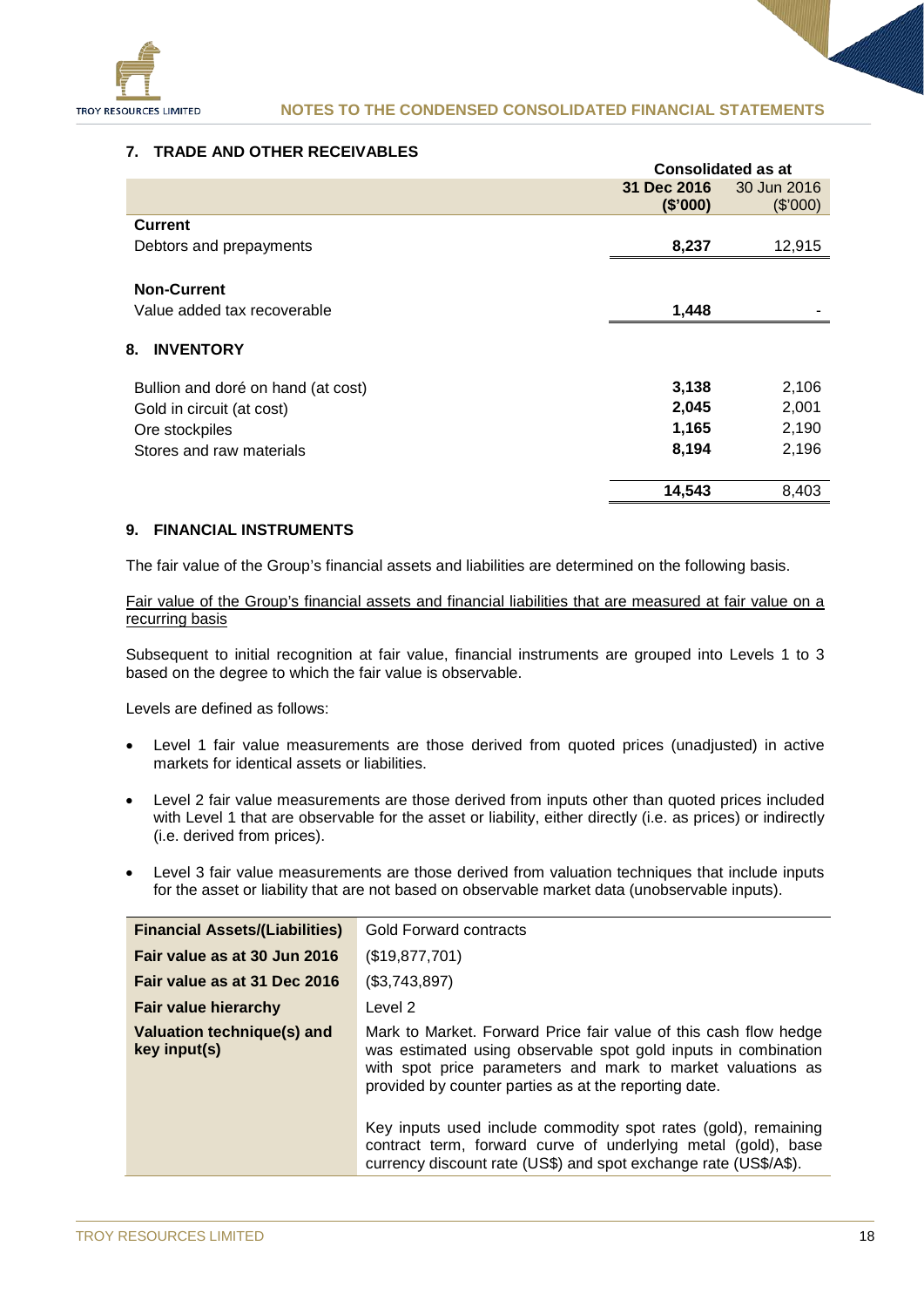

## **9. FINANCIAL INSTRUMENTS (CONTINUED)**

Financial Assets and Financial Liabilities that are not measured at fair value on a recurring basis (but where fair value disclosures are required)

At 31 December 2016 and 30 June 2016, the carrying amount of financial assets and financial liabilities for the Group is considered to approximate their fair values.

## Reconciliation of Level 3 fair value measurements

At 31 December 2016 the only financial assets and liabilities that are measured at fair value at the end of each reporting period relate to the Group's gold forward contracts and the fair value of the options over the remaining 30% interest on the sale of Casposo which are currently carried at no value. The following table gives information about how the fair values of these forward contracts are determined (in particular, the valuation technique and inputs used).

## **10. IMPAIRMENT TESTING FOR NON-CURRENT ASSETS**

#### **Results of impairment testing - Karouni CGU**

|                                                                        | 31 Dec 2016<br>(\$'000) | 30 Jun 2016<br>(\$'000) |
|------------------------------------------------------------------------|-------------------------|-------------------------|
| Mine property                                                          | 68,401                  |                         |
| Derecognition of deferred tax liability in relation to impaired assets | (11, 113)               |                         |
| Impairment loss after income tax                                       | 57,288                  |                         |

#### **Property, Plant & Equipment and Mine and Development Properties**

The Group has one cash generating unit (CGU) being Karouni.

Non-financial assets are reviewed at each reporting period to determine whether there is an indication of impairment. Where an indicator of impairment exists, a formal estimate of recoverable amount is made.

An impairment assessment was conducted at balance date given that the market capitalisation of Troy at that time was below net asset value and therefore considered an indicator of impairment. Following completion of this assessment an impairment charge has been recognised during the current period in relation to Karouni.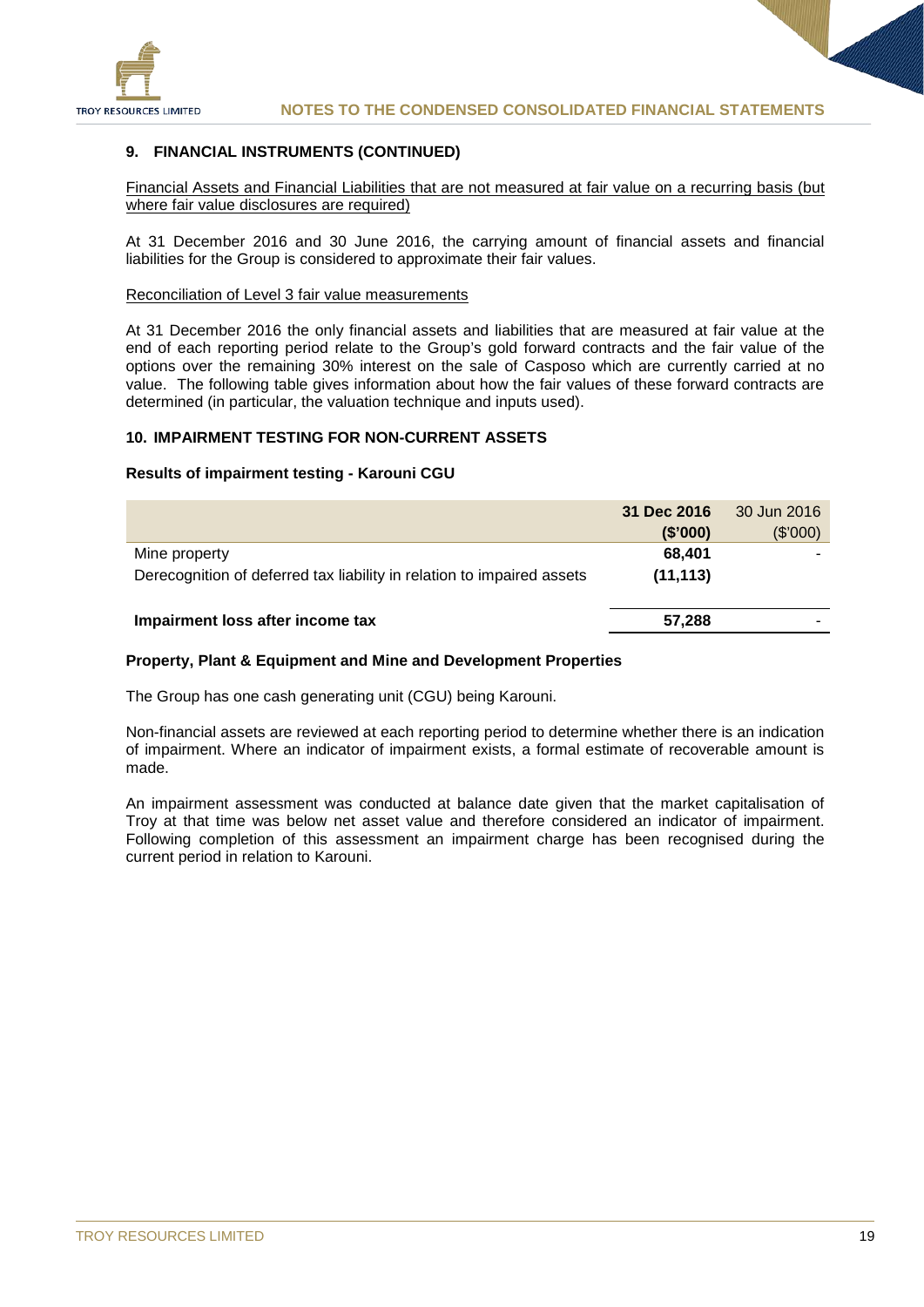

## **10. IMPAIRMENT TESTING FOR NON-CURRENT ASSETS (CONTINUED)**

## **Methodology**

The future recoverability of capitalised mining properties and property, plant and equipment is dependent on a number of key factors, which include: gold price, operating costs, discount rates used in determining the estimated discounted cashflow and the level of reserves and resources.

The costs to dispose have been estimated by management based on prevailing market conditions. Impairment is recognised when the carrying amount of the CGU exceeds its recoverable amount.

The Group has adopted fair value less cost of disposal, which is greater than the value in use, and used this as the recoverable amount for impairment testing purposes. Fair value is estimated based on discounted cashflows using market based commodity price assumptions, estimated quantities of recoverable minerals, production levels, operating costs, working capital position and future capital expenditure. These estimates are based on the Group's most recent life-of-mine plans.

## **Key assumptions**

The table and commentary below summarises the key assumptions used in the 31 December 2016 half year end carrying value assessment:

|                                                  | to June 17 | <b>FY 18</b> | <b>FY 19</b> | <b>FY 20</b> | <b>FY 21</b> |
|--------------------------------------------------|------------|--------------|--------------|--------------|--------------|
| Gold price (US\$ per ounce)                      | 1.221      | 1.260        | 1.300        | 1.307        | 1.297        |
| Discount rate per annum<br>(USD, post-tax, Real) | 7.5%       | 7.5%         | $7.5\%$      | 7.5%         | $7.5\%$      |

## *Commodity prices and exchange rates*

The commodity price is estimated with reference to external market consensus forecasts prevailing at the end of the half-year. The US\$ cashflows are then converted at the A\$/US\$ exchange rate on 31 December 2016.

## *Discount rate*

In determining the fair value of the CGU, the future cashflows are discounted using rates based on the Group's estimated after tax weighted average cost of capital, with an additional premium applied having regard to the geographic location of the CGU.

## *Operating and capital costs*

Life-of-mine operating and capital cost assumptions are based on the Group's latest plans. These assumptions reflect the recent operational difficulties experienced at Karouni and take into account a better understanding of the operating conditions experienced throughout the year.

#### *Mineral Reserves and Mineral Resources*

The life-of-mine plan for the CGU includes Mineral Reserves and those Mineral Resources where there is an expectation that they will convert to Mineral Reserves.

## **Sensitivity analysis**

After recognising the asset impairment for Karouni using the assumptions and methodology above, the recoverable value has been assessed as being equal to its carrying amount at 31 December 2016.

Any variation in the key assumptions going forward may impact the recoverable value of the CGU. If the variation in an assumption has a negative impact on recoverable value, it could indicate a requirement for additional impairment.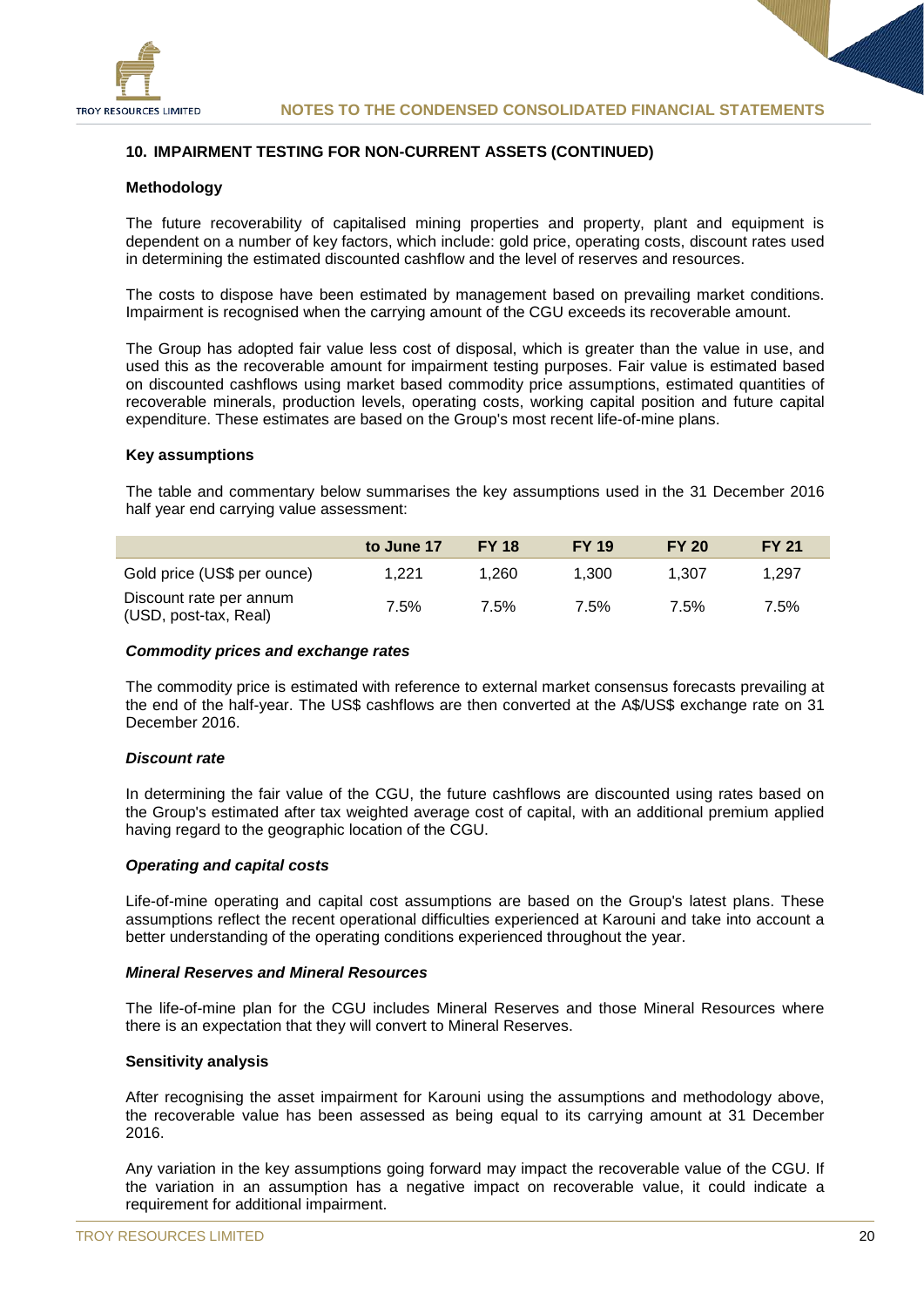

## **10. IMPAIRMENT TESTING FOR NON-CURRENT ASSETS (CONTINUED)**

|                             | 5% change in    | Discount rate | <b>Ounces recovered</b> |
|-----------------------------|-----------------|---------------|-------------------------|
|                             | US\$ gold price | $+/- 1.5\%$   | $+/- 10.0000z$          |
| Impact on recoverable value | \$16.7 million  | \$4.5 million | \$10.1 million          |

It must be noted that each of these sensitivities assumes that the specific assumption moves in isolation, while all other assumptions are held constant. In reality, a change in one of the sensitivities is usually accompanied with a change in another assumption, which may have an offsetting impact. Action is also usually taken to respond to adverse changes in economic assumptions that may mitigate the impact of any such change.

## **11. BORROWINGS**

|                                         | <b>Consolidated as at</b> |             |
|-----------------------------------------|---------------------------|-------------|
|                                         | 31 Dec 2016               | 30 Jun 2016 |
|                                         | (\$'000)                  | (\$'000)    |
| <b>Debt facility</b>                    |                           |             |
| Investec Bank PLC - Syndicated facility | 40,533                    | 52,665      |
| Capitalised borrowing costs             | (2,784)                   | (3, 430)    |
|                                         | 37,749                    | 49,235      |
| <b>Finance lease</b>                    | 779                       |             |
|                                         | 38,528                    |             |
| <b>Current</b>                          | 19,745                    | 23,817      |
| <b>Non-current</b>                      | 18,783                    | 25,418      |
|                                         | 38,528                    | 49,235      |

The Group repaid a total of \$13.5 million (US\$10 million) during the half-year (Dec 2015: A\$25 million).

## **12. ISSUED CAPITAL**

|                                                                               | Consolidated<br>Half-year ended |          | Consolidated<br><b>Full-year ended</b> |          |
|-------------------------------------------------------------------------------|---------------------------------|----------|----------------------------------------|----------|
|                                                                               | 31 Dec 2016                     |          | 30 Jun 2016                            |          |
| <b>Fully paid ordinary share capital</b>                                      | (000)                           | (\$'000) | (000)                                  | (\$'000) |
| beginning<br>Balance at the<br>0f<br>the<br>financial year                    | 340,799                         | 314,836  | 290,096                                | 305,311  |
| fully<br>of<br>shares<br><b>Issue</b><br>paid<br>to<br>landholders in Guyana  | -                               |          | 703                                    | 260      |
| Issue of fully paid shares - capital<br>raising (net of share issue expenses) | 113,024                         | 38,414   | 50,000                                 | 9,265    |
|                                                                               | 453,822                         | 353,250  | 340,799                                | 314,836  |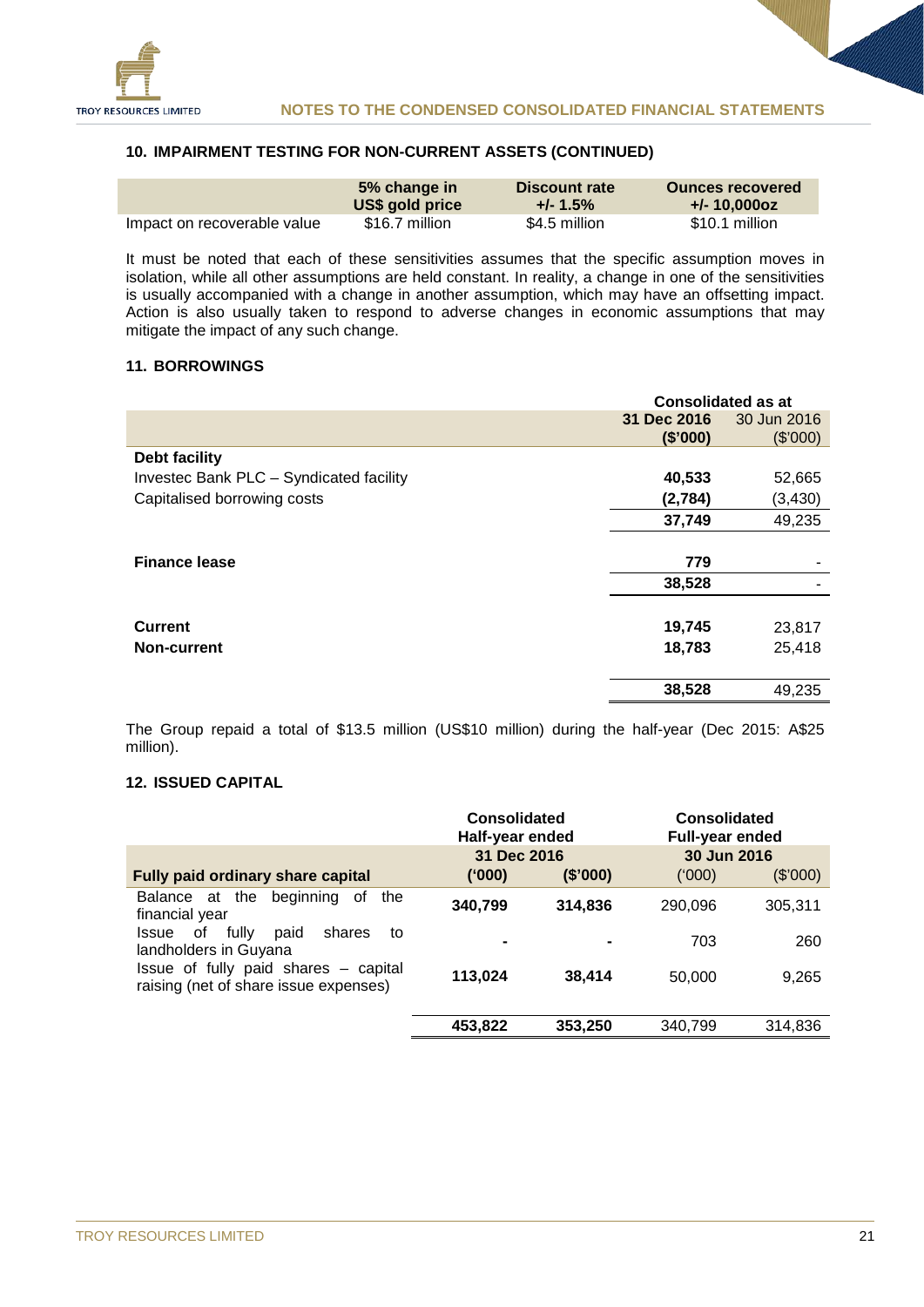

## **13. CONTINGENT LIABILITIES**

There are no contingent liabilities other than:

- (i) General bank guarantees to financial institutions totalling \$404,347 (30 June 2016: \$396,530), of which \$350,871 (30 June 2016: \$343,050) is cash backed.
- (ii) Potential legal claims submitted by previous employees at the Company's Sertão and Andorinhas operations in Brazil of \$7,079,431. Based on past settlement of claims, the current expectation is that only a portion of this may become payable and therefore \$1,436,021 has been included in current provisions.

## **14. SUBSEQUENT EVENTS**

There are no matters or circumstances that have arisen since 31 December 2016 that have significantly affected or may significantly affect:

- (i) The consolidated entity's operations in future financial periods; or (ii) The results of those operations in future financial period; or
- The results of those operations in future financial period; or
- (iii) The consolidated entity's state of affairs in future financial periods.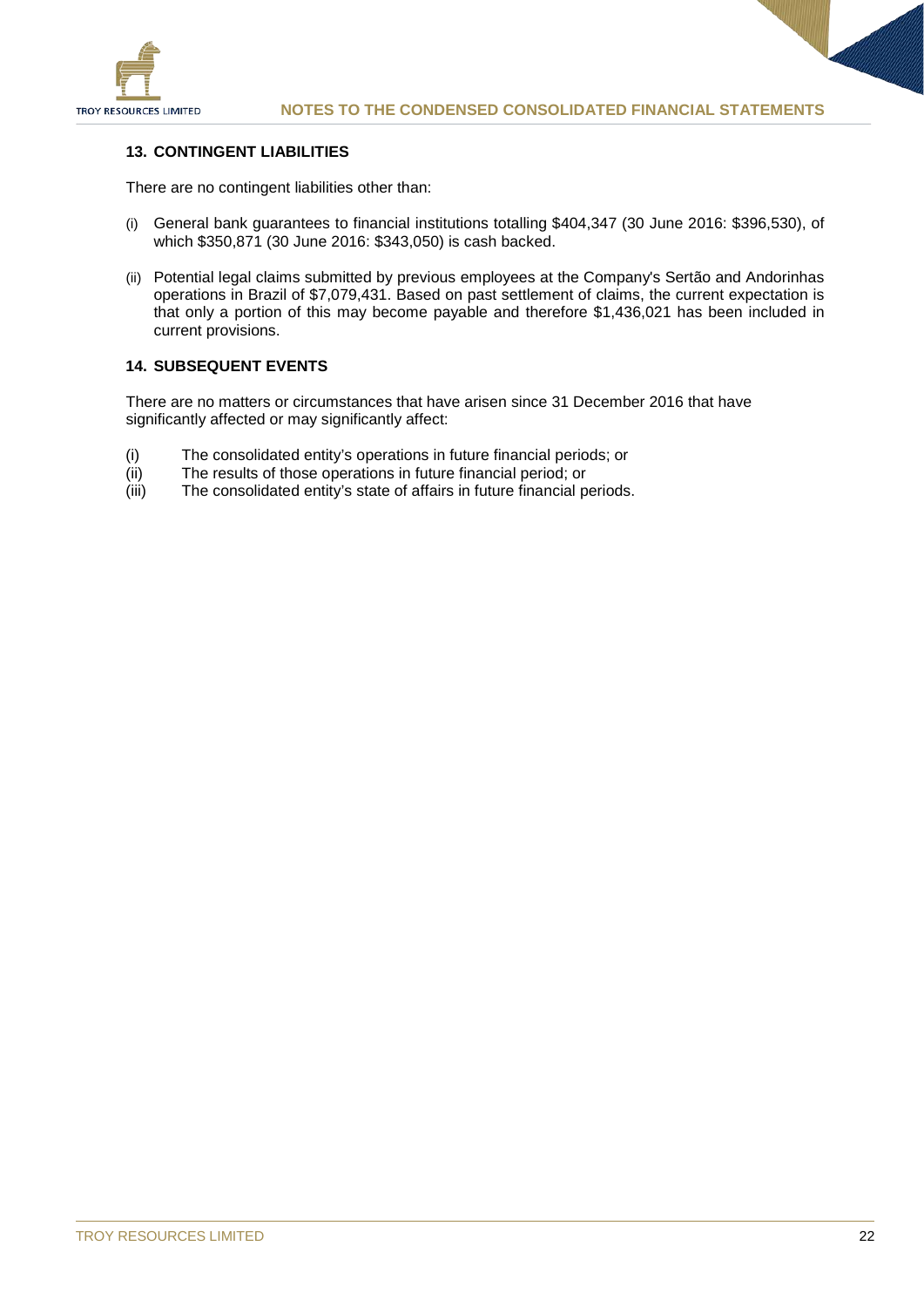

In the Directors' opinion:

- a) the financial statement and notes set out on pages 7 to 22 are in accordance with the *Corporations Act 2001*, including:
	- (i) complying with Accounting Standards, the Corporations Regulations 2001 and other mandatory professional reporting requirements, and
	- (ii) giving a true and fair view of the consolidated entity's financial position as at 31 December 2016 and of its performance for the half-year ended on that date.
- b) there are reasonable grounds to believe that the Company will be able to pay its debts as and when they become due and payable.

This declaration is made in accordance with a resolution of the Directors.

## **On behalf of the Directors**

**Mr F S Grimwade** Chairman

Perth, Western Australia 28 February 2017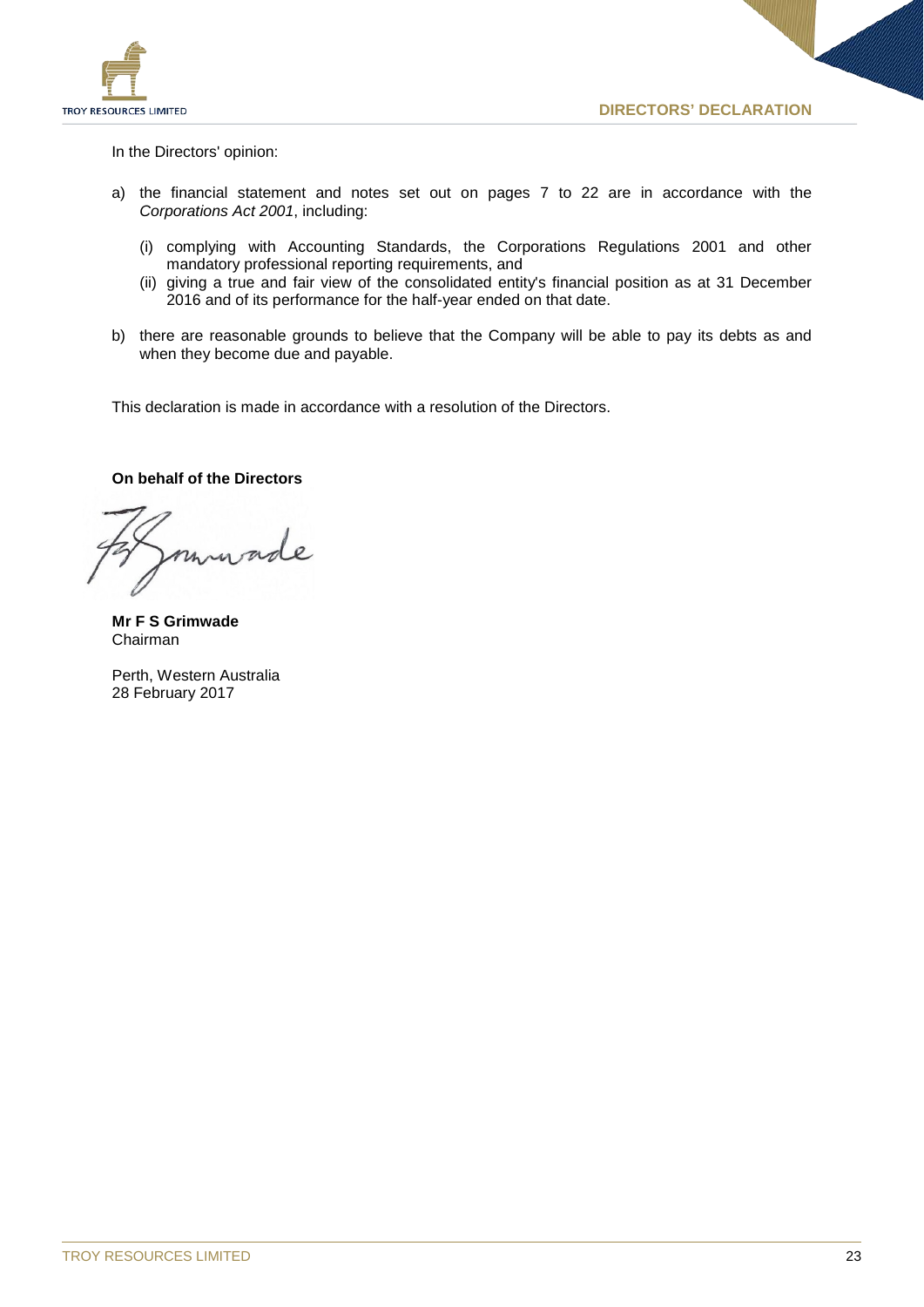

## Independent auditor's review report to the shareholders of Troy **Resources Limited**

## **Report on the Half-Year Financial Report**

We have reviewed the accompanying half-year financial report of Troy Resources Limited (the Company), which comprises:

- the condensed consolidated balance sheet as at 31 December 2016
- the condensed consolidated statement of changes in equity for the half-year then ended
- the condensed consolidated statement of cash flows for the half-year then ended
- the condensed consolidated statement of profit or loss and other comprehensive income for the half-year then ended
- selected explanatory notes
- the directors' declaration for the Troy Resources Limited Group (the consolidated entity).

The consolidated entity comprises the Company and the entities it controlled during that half-year.

## Directors' responsibility for the half-year financial report

The directors of the Company are responsible for the preparation of the half-year financial report that gives a true and fair view in accordance with Australian Accounting Standards and the Corporations Act 2001 and for such internal control as the directors determine is necessary to enable the preparation of the half-year financial report that is free from material misstatement whether due to fraud or error.

## Auditor's responsibility

Our responsibility is to express a conclusion on the half-year financial report based on our review. We conducted our review in accordance with Australian Auditing Standard on Review Engagements ASRE 2410 Review of a Financial Report Performed by the Independent Auditor of the Entity, in order to state whether, on the basis of the procedures described, we have become aware of any matter that makes us believe that the half-year financial report is not in accordance with the Corporations Act 2001 including giving a true and fair view of the consolidated entity's financial position as at 31 December 2016 and its performance for the half-year ended on that date; and complying with Accounting Standard AASB 134 Interim Financial Reporting and the Corporations Regulations 2001. As the auditor of Troy Resources Limited, ASRE 2410 requires that we comply with the ethical requirements relevant to the audit of the annual financial report.

A review of a half-year financial report consists of making enquiries, primarily of persons responsible for financial and accounting matters, and applying analytical and other review procedures. A review is substantially less in scope than an audit conducted in accordance with Australian Auditing Standards and consequently does not enable us to obtain assurance that we would become aware of all significant matters that might be identified in an audit. Accordingly, we do not express an audit opinion.

PricewaterhouseCoopers, ABN 52 780 433 757 Brookfield Place, 125 St Georges Terrace, PERTH WA 6000, GPO Box D198, PERTH WA 6840 T: +61 8 9238 3000, F: +61 8 9238 3999, www.pwc.com.au

Liability limited by a scheme approved under Professional Standards Legislation.